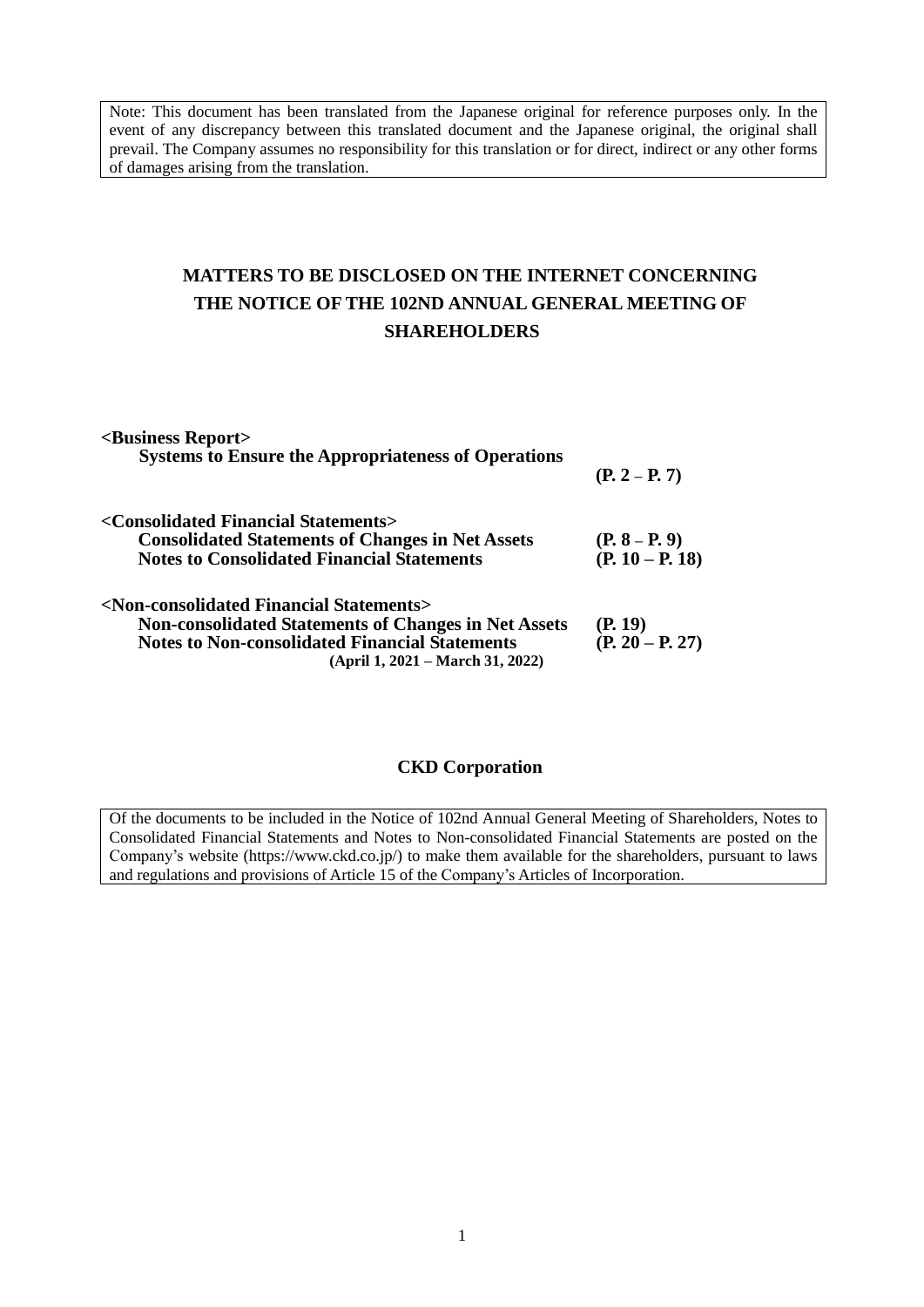# **Systems to Ensure the Appropriateness of Operations**

**The Company's systems to ensure the appropriateness of operations, and the status of operations of such systems, are as follows.**

| 1. | Compliance structure<br>(Article 362, Paragraph 4, Item                                                                   | [Basic policy]<br>1) The Company shall establish the Code of Conduct to fulfill its<br>corporate social responsibility and establish rules<br>and<br>regulations regarding related laws and regulations to ensure<br>compliance thoroughly.<br>2) The Company shall not have any relationship with antisocial<br>forces and it will take a firm stand against them as an<br>organization.<br>3) The Company shall establish a reporting contact point and put in<br>place a system to prevent and correct violations of laws and<br>regulations.                                                                                                                                                                                                                                                                                                                                                                                                                                                                 |
|----|---------------------------------------------------------------------------------------------------------------------------|------------------------------------------------------------------------------------------------------------------------------------------------------------------------------------------------------------------------------------------------------------------------------------------------------------------------------------------------------------------------------------------------------------------------------------------------------------------------------------------------------------------------------------------------------------------------------------------------------------------------------------------------------------------------------------------------------------------------------------------------------------------------------------------------------------------------------------------------------------------------------------------------------------------------------------------------------------------------------------------------------------------|
|    | 6 of the Companies Act; Article<br>100, Paragraph 1, Item 4 of the<br>Regulation for Enforcement of<br>the Companies Act) | [Overview of the status of operation]<br>1) The Company has established the Compliance Committee as an<br>organization to promote the enhancement of business ethic<br>awareness of employees and the Company's value, and is<br>conducting activities.<br>2) The Company clearly states its basic policy on antisocial forces<br>in the Code of Conduct. This policy is made known to<br>employees working at the Group through initiatives such as<br>internal training.<br>3) The Company has established a reporting contact point as a<br>whistle-blowing mechanism for employees, etc., working in the<br>Group. In addition to the internal reporting contact point, by<br>setting up an external reporting contact point using independent<br>attorneys, the Company ensures the anonymity of the reporter<br>and the confidentiality of reporting, giving consideration to<br>protection of the reporter, and endeavoring to ensure the early<br>detection and correction of any compliance violations. |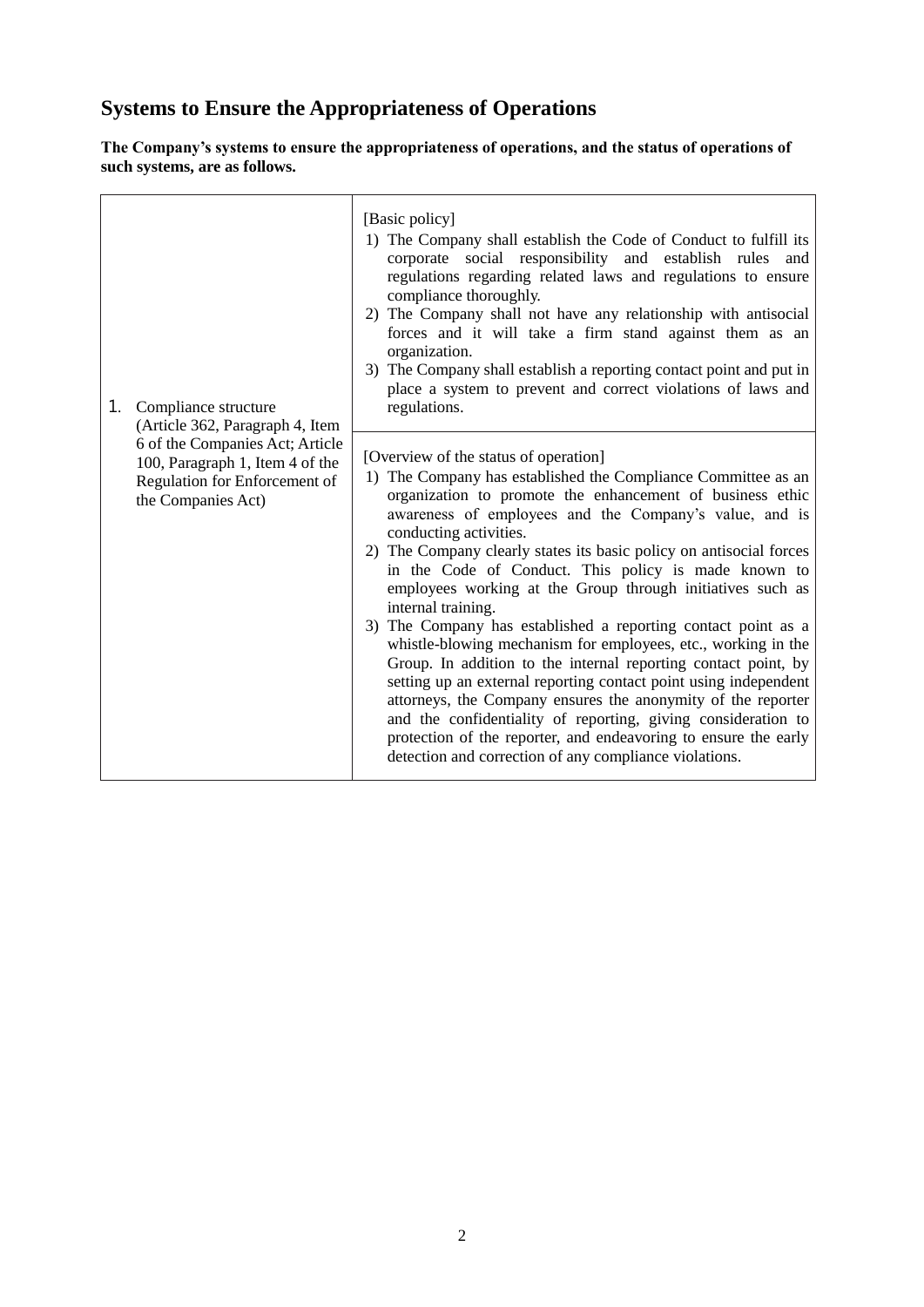| 2. | Risk management system<br>(Article 100, Paragraph 1, Item<br>2 of the Regulation for<br>Enforcement of the Companies<br>Act) | [Basic policy]<br>Regarding risk management, awareness of legal compliance<br>among all employees shall be raised and the risk management<br>departments within each business division shall work in close<br>cooperation to ensure compliance thoroughly, with the risk<br>management departments at headquarters that handles<br>company-wide risk management (Corporate Planning<br>Department, General Affairs Department, Digital Strategy<br>Department, and Internal Control & Audit Office) playing a<br>central role. In addition, the Risk Management Committee,<br>established under the Board of Directors as an organization that<br>manages risks company-wide, deliberates and decides on<br>matters related to the development of company-wide risk<br>management in order to respond accurately and promptly to<br>increasingly complex risks. |
|----|------------------------------------------------------------------------------------------------------------------------------|-----------------------------------------------------------------------------------------------------------------------------------------------------------------------------------------------------------------------------------------------------------------------------------------------------------------------------------------------------------------------------------------------------------------------------------------------------------------------------------------------------------------------------------------------------------------------------------------------------------------------------------------------------------------------------------------------------------------------------------------------------------------------------------------------------------------------------------------------------------------|
|    |                                                                                                                              | [Overview of the status of operation]<br>The Company holds meetings of the Risk Management<br>Committee in accordance with the Risk Management<br>Regulations, to identify and manage risks involved in the<br>Company and its subsidiaries. The status of these activities is<br>reported to the Board of Directors.                                                                                                                                                                                                                                                                                                                                                                                                                                                                                                                                           |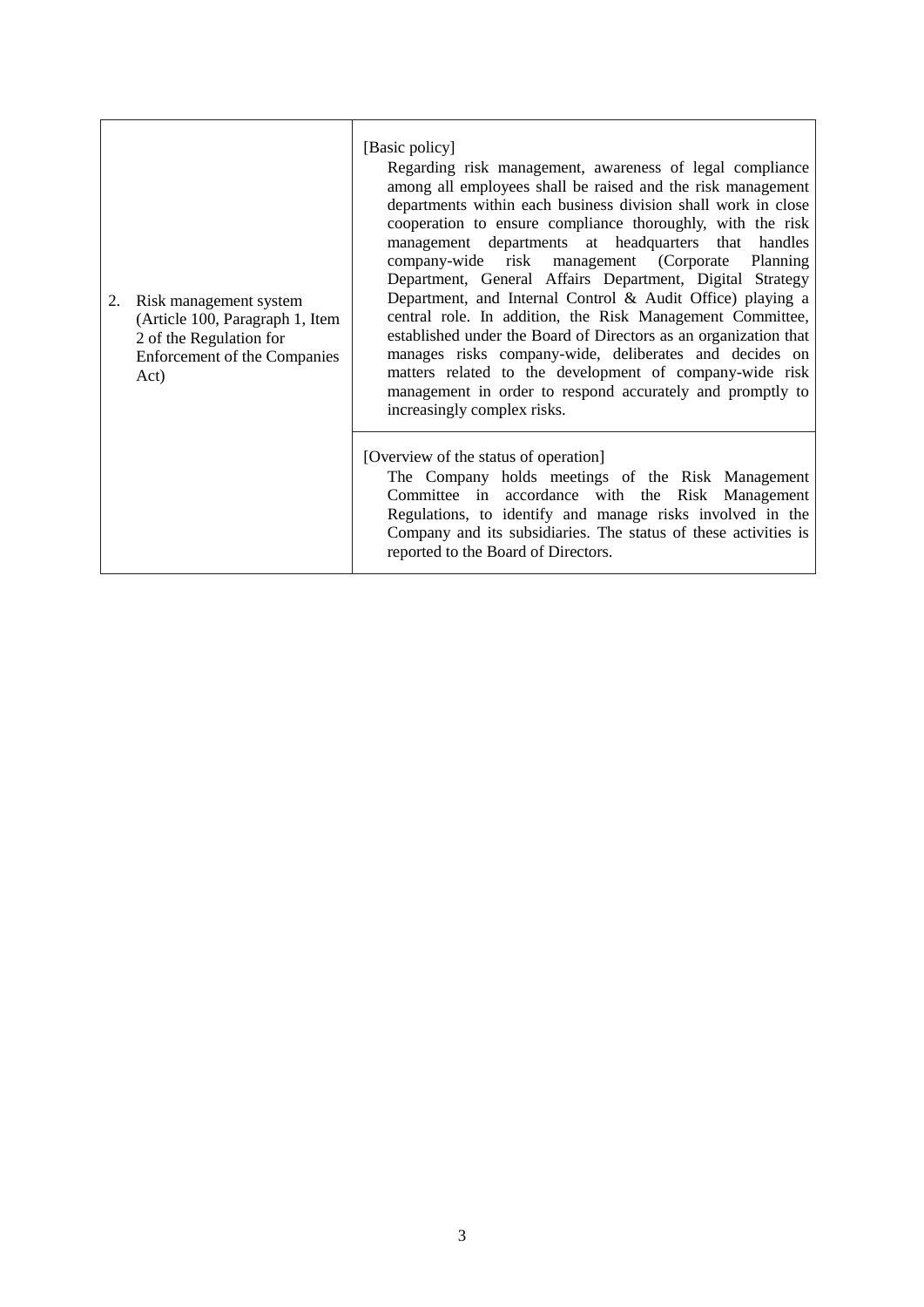| 3. | System for the efficient<br>execution of duties<br>(Article 100, Paragraph 1, Item<br>3 of the Regulation for | [Basic policy]<br>1) In principle, meetings of the Board of Directors are held at least<br>once per month, and the Management Conference mainly<br>composed of officers is held as needed, to facilitate rapid<br>management decision-making.<br>2) Regarding management issues in each business division, the<br>Monthly Business Review is held with the attendance of officers<br>and division heads to share information and reflect it in<br>decisions,<br>through analyzing the business<br>management<br>environment and reporting on the progress of the performance<br>plan.<br>3) An executive officer system has been introduced to separate the<br>execution<br>functions<br>from<br>the<br>business<br>management<br>decision-making and supervisory functions conventionally held<br>by the Board of Directors and reduce the number of Directors to<br>ensure accurate and prompt decision-making and to execute<br>business operations flexibly by delegating authority over<br>business execution to Executive Officers and clarifying<br>responsibilities. |
|----|---------------------------------------------------------------------------------------------------------------|------------------------------------------------------------------------------------------------------------------------------------------------------------------------------------------------------------------------------------------------------------------------------------------------------------------------------------------------------------------------------------------------------------------------------------------------------------------------------------------------------------------------------------------------------------------------------------------------------------------------------------------------------------------------------------------------------------------------------------------------------------------------------------------------------------------------------------------------------------------------------------------------------------------------------------------------------------------------------------------------------------------------------------------------------------------------------|
|    | Enforcement of the Companies<br>Act)                                                                          | [Overview of the status of operation]<br>1) The Rules and Regulations of the Board of Directors clearly<br>stipulate matters to be resolved and reported by the Board of<br>Directors. In the current fiscal year, the Company held 12<br>meetings of the Board of Directors. Seven Directors, including<br>three External Directors, attended all of the meetings, and they<br>conducted reporting and reviewing of issues, and formulating of<br>management plans, etc. as needed.<br>2) The material subjects regarding business execution are<br>submitted to the Management Conference and Monthly<br>Business Review for discussion of various matters including<br>whether any potential risks exist, prior to presentation to the<br>Board of Directors, to endeavor to ensure appropriate and<br>effective execution of duties by Directors.<br>3) Executive Officers execute duties within the scope of their<br>individual authority and responsibilities, under the supervision<br>of the Board of Directors.                                                    |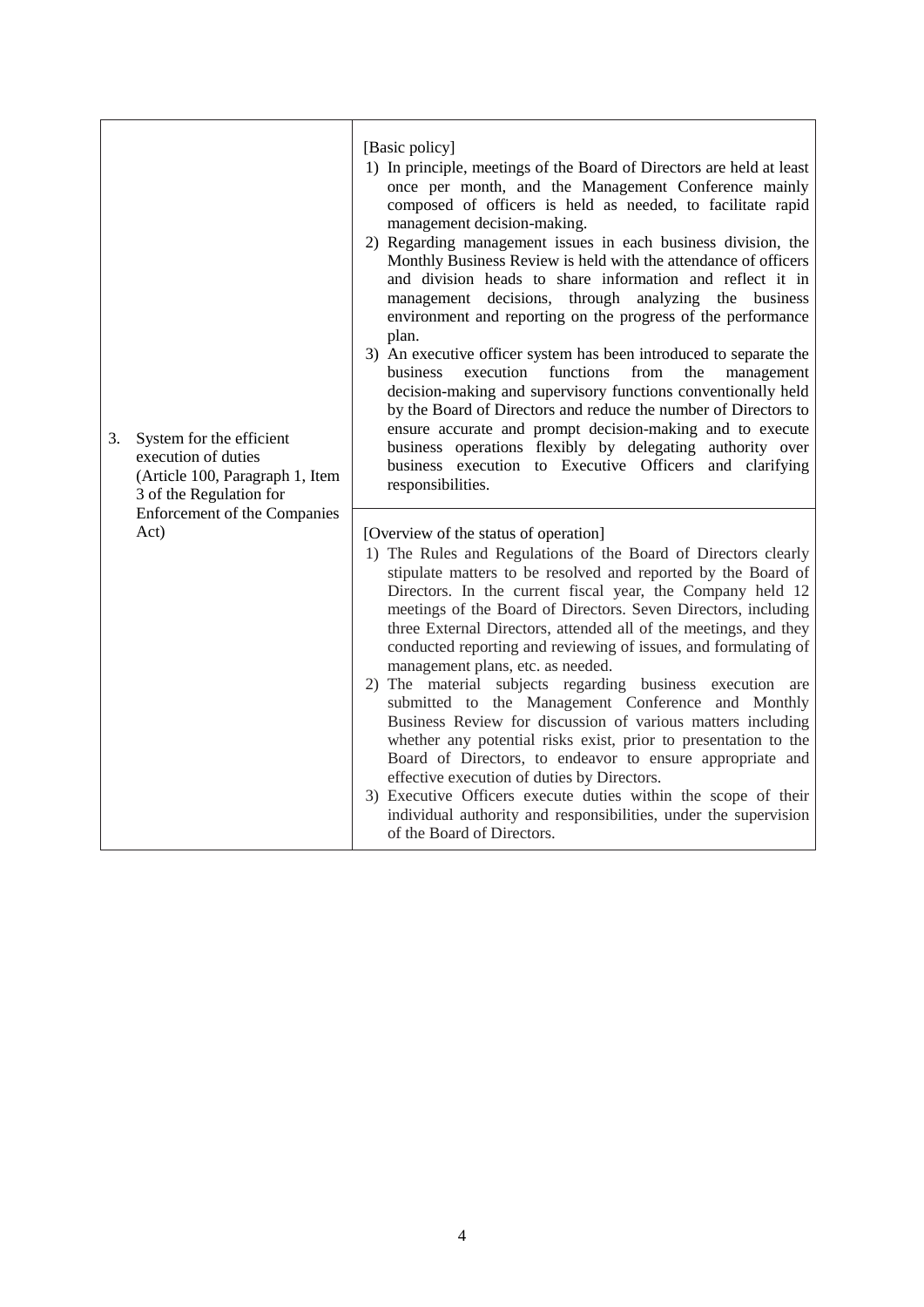| System for the retention and<br>4.<br>management of information                                    | [Basic policy]<br>Information concerning the execution of duties by Directors,<br>including documents for obtaining approval of management<br>and minutes of various meetings shall be stored and managed<br>appropriately in accordance with laws and regulations and<br>internal rules to ensure that the execution of duties by<br>Directors is conducted appropriately.                                                                                                                    |  |  |
|----------------------------------------------------------------------------------------------------|------------------------------------------------------------------------------------------------------------------------------------------------------------------------------------------------------------------------------------------------------------------------------------------------------------------------------------------------------------------------------------------------------------------------------------------------------------------------------------------------|--|--|
| (Article 100, Paragraph 1, Item<br>1 of the Regulation for<br>Enforcement of the Companies<br>Act) | [Overview of the status of operation]<br>Documents concerning the execution of duties by Directors,<br>including documents for obtaining the approval of<br>management and minutes of the Board of Directors meetings<br>are stored and managed appropriately in accordance with the<br>document control regulations and other relevant internal rules.<br>The Company has also introduced an online procedure for<br>obtaining the approval of management, compatible with<br>remote working. |  |  |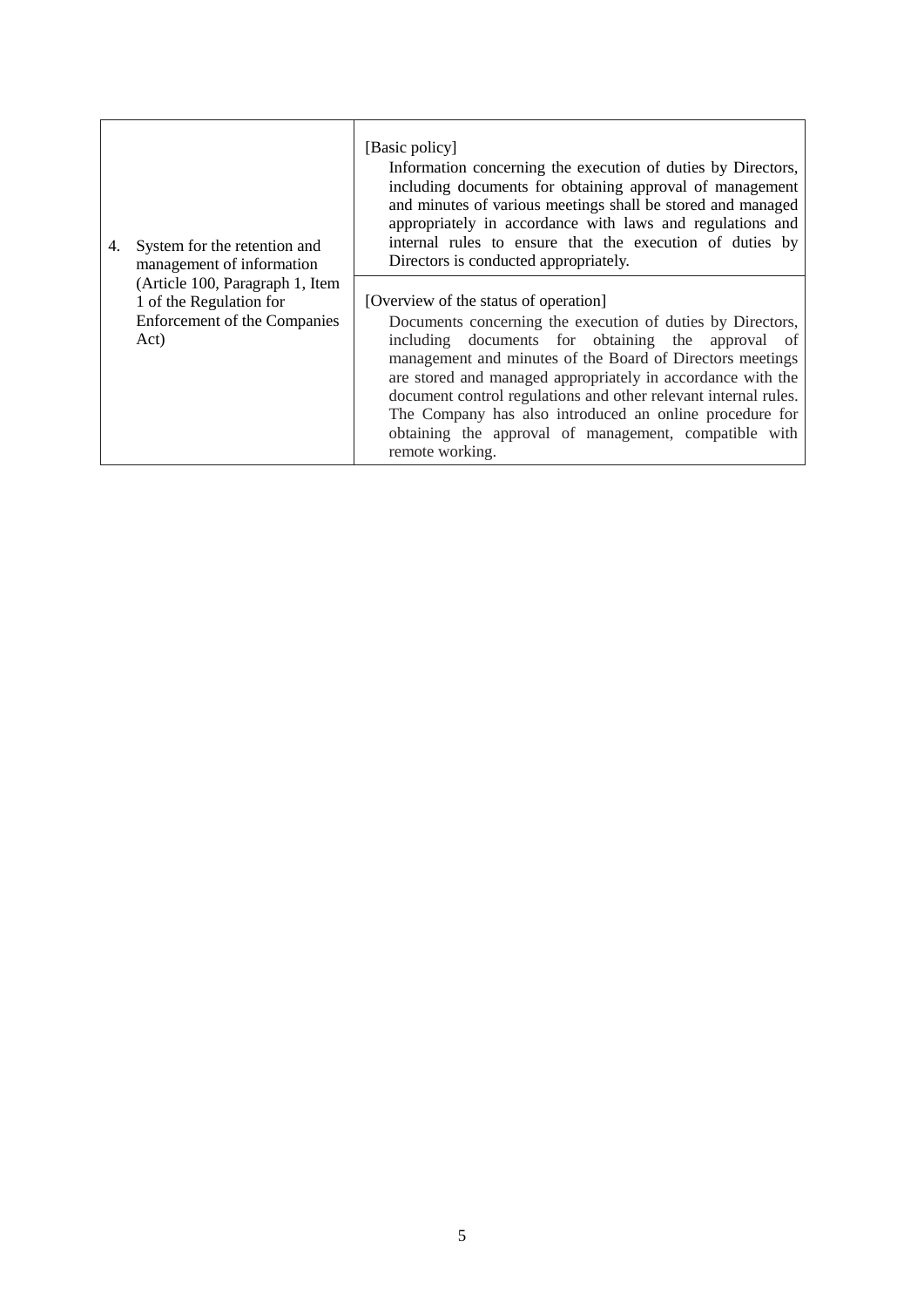| 5.<br>Group management system<br>5 of the Regulation for<br>Enforcement of the Companies<br>Act) | (Article 100, Paragraph 1, Item | [Basic policy]<br>1) In addition to establishing approval rules for the execution of<br>operations by subsidiaries, the Company shall establish a<br>system to ensure that important management matters of<br>subsidiaries shall be approved in advance by the Company or<br>reported to the Company in accordance with internal<br>regulations.<br>2) The scope of the Code of Conduct and the risk management<br>system shall include subsidiaries to ensure that the operations<br>of the Group as a whole are appropriate.<br>3) The Company shall ensure that its subsidiaries are fully aware<br>of the Company's corporate commitment and ensure the<br>appropriateness of their operations. In addition, the Company<br>shall establish the Subsidiary Management Regulations both<br>in and outside of Japan to promote efficiency in the<br>management of its subsidiaries.<br>4) In addition to establishing the Code of Conduct applicable to<br>the Group as a whole, the Company shall properly understand<br>the actual conditions of its subsidiaries and provide necessary<br>advice and guidance to ensure compliance thoroughly. |
|--------------------------------------------------------------------------------------------------|---------------------------------|-----------------------------------------------------------------------------------------------------------------------------------------------------------------------------------------------------------------------------------------------------------------------------------------------------------------------------------------------------------------------------------------------------------------------------------------------------------------------------------------------------------------------------------------------------------------------------------------------------------------------------------------------------------------------------------------------------------------------------------------------------------------------------------------------------------------------------------------------------------------------------------------------------------------------------------------------------------------------------------------------------------------------------------------------------------------------------------------------------------------------------------------------------|
|                                                                                                  |                                 | [Overview of the status of operation]<br>1) The Subsidiary Management Regulations stipulate matters for<br>which prior approval and reporting is required for<br>subsidiaries.<br>2) The Company extends its Code of Conduct and risk<br>management initiatives to its subsidiaries, with the aim of<br>ensuring the appropriateness of operations.<br>3) The Company extends the dissemination of its corporate<br>commitment and the Subsidiary Management Regulations to<br>its subsidiaries, to promote more efficient management at<br>subsidiaries.<br>4) The management status and other information on subsidiaries<br>is reported monthly to the Company's Board of Directors. In<br>addition, the internal audit departments undertake timely<br>audits and the departments in charge provide guidance and<br>support to enable appropriate business operations.                                                                                                                                                                                                                                                                          |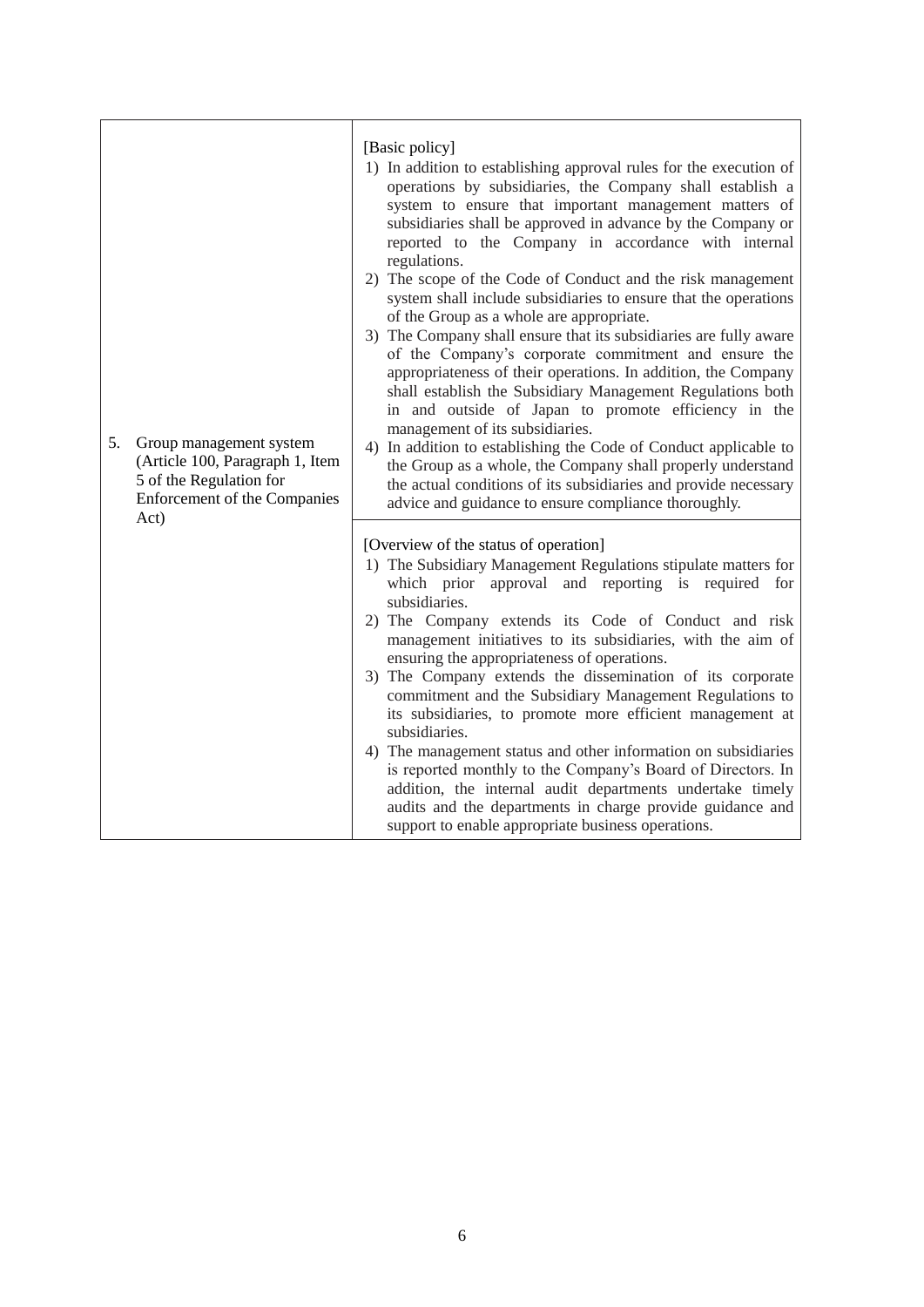| 6. | System of audits by Audit &<br><b>Supervisory Board Members</b><br>(Article 100, Paragraph 3 of<br>the Regulation for Enforcement | [Basic policy]<br>1) Whenever necessary, the Company shall appoint dedicated<br>employees to assist the Audit & Supervisory Board Members<br>in their duties and authorize those employees to conduct<br>investigations at the direction of the Audit & Supervisory<br>Board Members. In such cases, Directors and Audit &<br>Supervisory Board Members shall discuss the personnel<br>matters in advance.<br>2) Directors and employees of the Company and its subsidiaries<br>shall provide necessary reports and information upon request<br>of Audit & Supervisory Board Members in accordance with<br>laws and regulations and provisions as stipulated by the Audit<br>& Supervisory Board.<br>No disadvantageous treatment shall be given to any employee<br>on account of reporting or providing information to Audit &<br>Supervisory Board Members.<br>3) Opportunities for Audit & Supervisory Board Members, the<br>Accounting Auditor, and the Internal Control & Audit Office<br>to exchange information shall be secured. In addition, Audit<br>& Supervisory Board Members may consult with external<br>experts in the fields of law, accounting, etc., as necessary, and<br>the Company shall bear the cost of such consultations. |
|----|-----------------------------------------------------------------------------------------------------------------------------------|-----------------------------------------------------------------------------------------------------------------------------------------------------------------------------------------------------------------------------------------------------------------------------------------------------------------------------------------------------------------------------------------------------------------------------------------------------------------------------------------------------------------------------------------------------------------------------------------------------------------------------------------------------------------------------------------------------------------------------------------------------------------------------------------------------------------------------------------------------------------------------------------------------------------------------------------------------------------------------------------------------------------------------------------------------------------------------------------------------------------------------------------------------------------------------------------------------------------------------------------------------|
|    | of the Companies Act)                                                                                                             | [Overview of the status of operation]<br>1) Two dedicated employees have been appointed to assist the<br>Audit & Supervisory Board Members in their duties.<br>2) Audit & Supervisory Board Members periodically exchange<br>opinions with the President, other Directors, Executive<br>Officers, etc., participate in meetings of the Board of<br>Directors and other important meetings and committees. They<br>also check important material documents concerning the<br>execution of duties, as necessary.<br>3) In the current fiscal year, the Company held 12 meetings of<br>the Audit & Supervisory Board, which consists of four Audit<br>& Supervisory Board Members, including three External<br>Audit & Supervisory Board Members. During the course of<br>these meetings, Audit & Supervisory Board Members<br>conducted discussions with Executive Officers on five<br>occasions, and with the Accounting Auditor on three<br>occasions. The Audit & Supervisory Board also held 12<br>meetings with the Accounting Auditor and internal audit<br>departments to exchange audit information.                                                                                                                                          |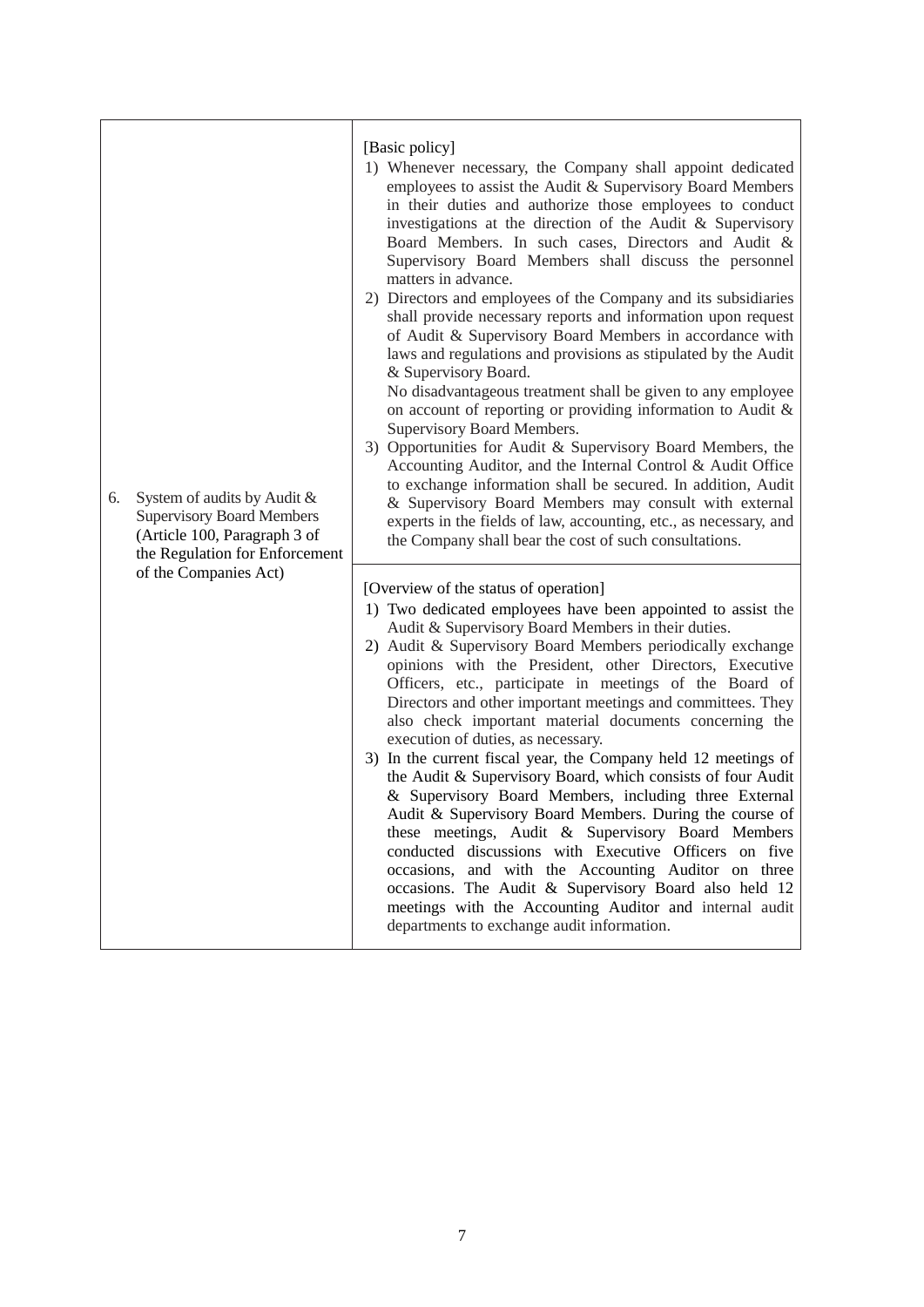# **Consolidated Statements of Changes in Net Assets**

(April 1, 2021 – March 31, 2022)

|                                                            |                          |                 |                   |                 | (Million yen)                 |
|------------------------------------------------------------|--------------------------|-----------------|-------------------|-----------------|-------------------------------|
|                                                            | Shareholders' equity     |                 |                   |                 |                               |
|                                                            | Share capital            | Capital surplus | Retained earnings | Treasury shares | Total shareholders'<br>equity |
| Balance at beginning<br>of period                          | 11,016                   | 16,358          | 65,921            | (895)           | 92,401                        |
| Cumulative effects<br>of changes in<br>accounting policies |                          |                 | (10)              |                 | (10)                          |
| <b>Restated balance</b>                                    | 11,016                   | 16,358          | 65,910            | (895)           | 92,390                        |
| Changes during period                                      |                          |                 |                   |                 |                               |
| Dividends of<br>surplus                                    |                          |                 | (2,998)           |                 | (2,998)                       |
| Profit attributable to<br>owners of parent                 |                          |                 | 12,567            |                 | 12,567                        |
| Change in scope of<br>consolidation                        |                          | (2)             | (37)              |                 | (39)                          |
| Purchase of treasury<br>shares                             |                          |                 |                   | (1)             | (1)                           |
| Disposal of treasury<br>shares                             |                          | 8               |                   | 28              | 37                            |
| Employee incentive<br>welfare funds                        |                          |                 | (2)               |                 | (2)                           |
| Net changes in<br>items other than<br>shareholders' equity |                          |                 |                   |                 |                               |
| Total changes during<br>period                             | $\overline{\phantom{a}}$ | 6               | 9,529             | 27              | 9,563                         |
| Balance at end of<br>period                                | 11,016                   | 16,364          | 75,440            | (867)           | 101,954                       |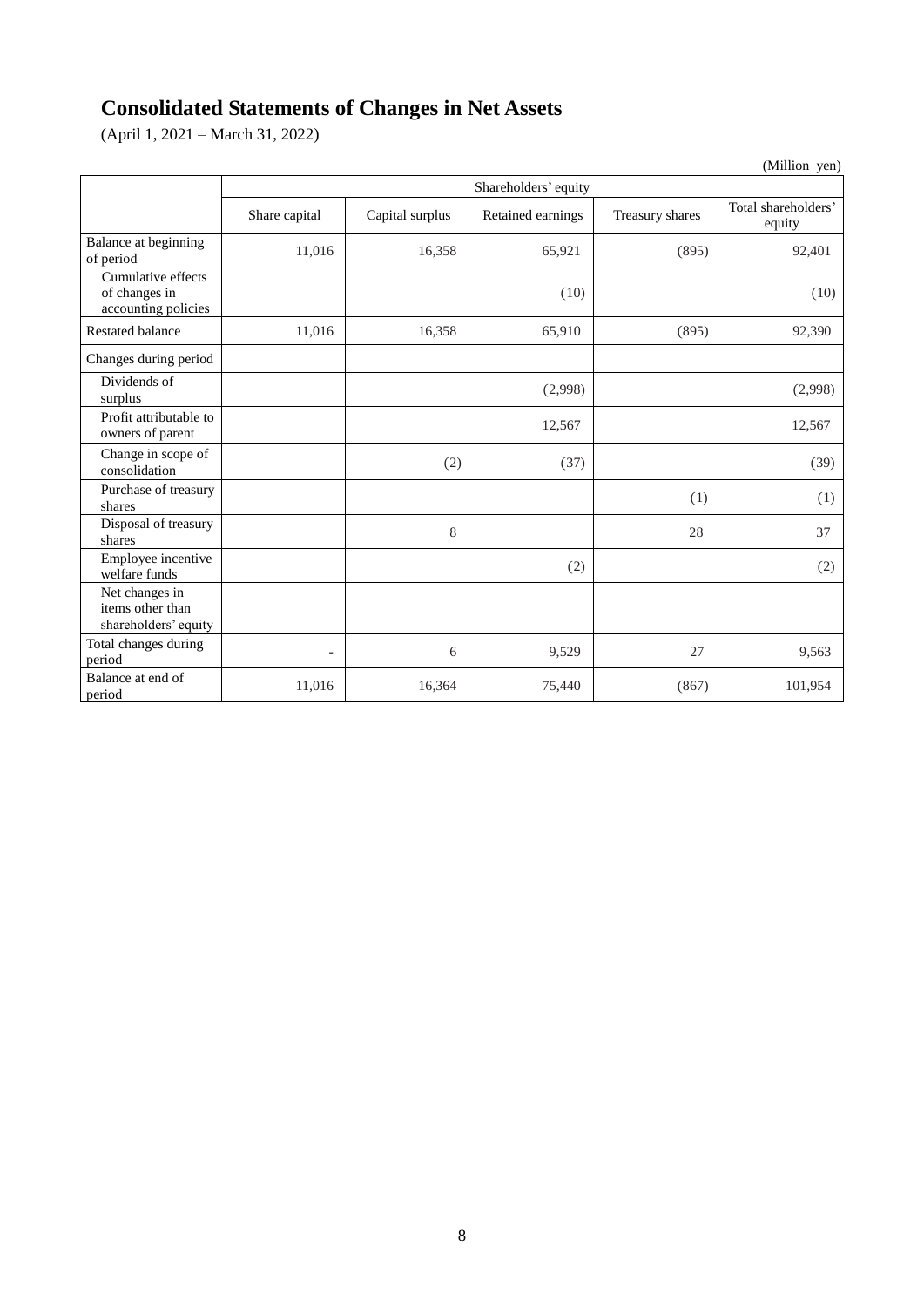|                                                            | Accumulated other comprehensive income                         |                           |                                                                |                                                          |                                               |         |
|------------------------------------------------------------|----------------------------------------------------------------|---------------------------|----------------------------------------------------------------|----------------------------------------------------------|-----------------------------------------------|---------|
|                                                            | Valuation<br>difference on<br>available-for-sale<br>securities | translation<br>adjustment | Foreign currency Remeasurements<br>of defined<br>benefit plans | Total<br>accumulated<br>other<br>comprehensive<br>income | Non-controlling Total net assets<br>interests |         |
| Balance at beginning<br>of period                          | 3,386                                                          | 1,845                     | (136)                                                          | 5,095                                                    | 120                                           | 97,617  |
| Cumulative effects<br>of changes in<br>accounting policies |                                                                |                           |                                                                |                                                          |                                               | (10)    |
| <b>Restated balance</b>                                    | 3,386                                                          | 1,845                     | (136)                                                          | 5,095                                                    | 120                                           | 97,607  |
| Changes during period                                      |                                                                |                           |                                                                |                                                          |                                               |         |
| Dividends of<br>surplus                                    |                                                                |                           |                                                                |                                                          |                                               | (2,998) |
| Profit attributable to<br>owners of parent                 |                                                                |                           |                                                                |                                                          |                                               | 12,567  |
| Change in scope of<br>consolidation                        |                                                                |                           |                                                                |                                                          |                                               | (39)    |
| Purchase of treasury<br>shares                             |                                                                |                           |                                                                |                                                          |                                               | (1)     |
| Disposal of treasury<br>shares                             |                                                                |                           |                                                                |                                                          |                                               | 37      |
| Employee incentive<br>welfare funds                        |                                                                |                           |                                                                |                                                          |                                               | (2)     |
| Net changes in<br>items other than<br>shareholders' equity | (112)                                                          | 2,583                     | 50                                                             | 2,522                                                    | (120)                                         | 2,401   |
| Total changes during<br>period                             | (112)                                                          | 2,583                     | 50                                                             | 2,522                                                    | (120)                                         | 11,964  |
| Balance at end of<br>period                                | 3,274                                                          | 4,429                     | (85)                                                           | 7,617                                                    | $\overline{\phantom{a}}$                      | 109,571 |

(Note) Amounts of less than one million yen are rounded down.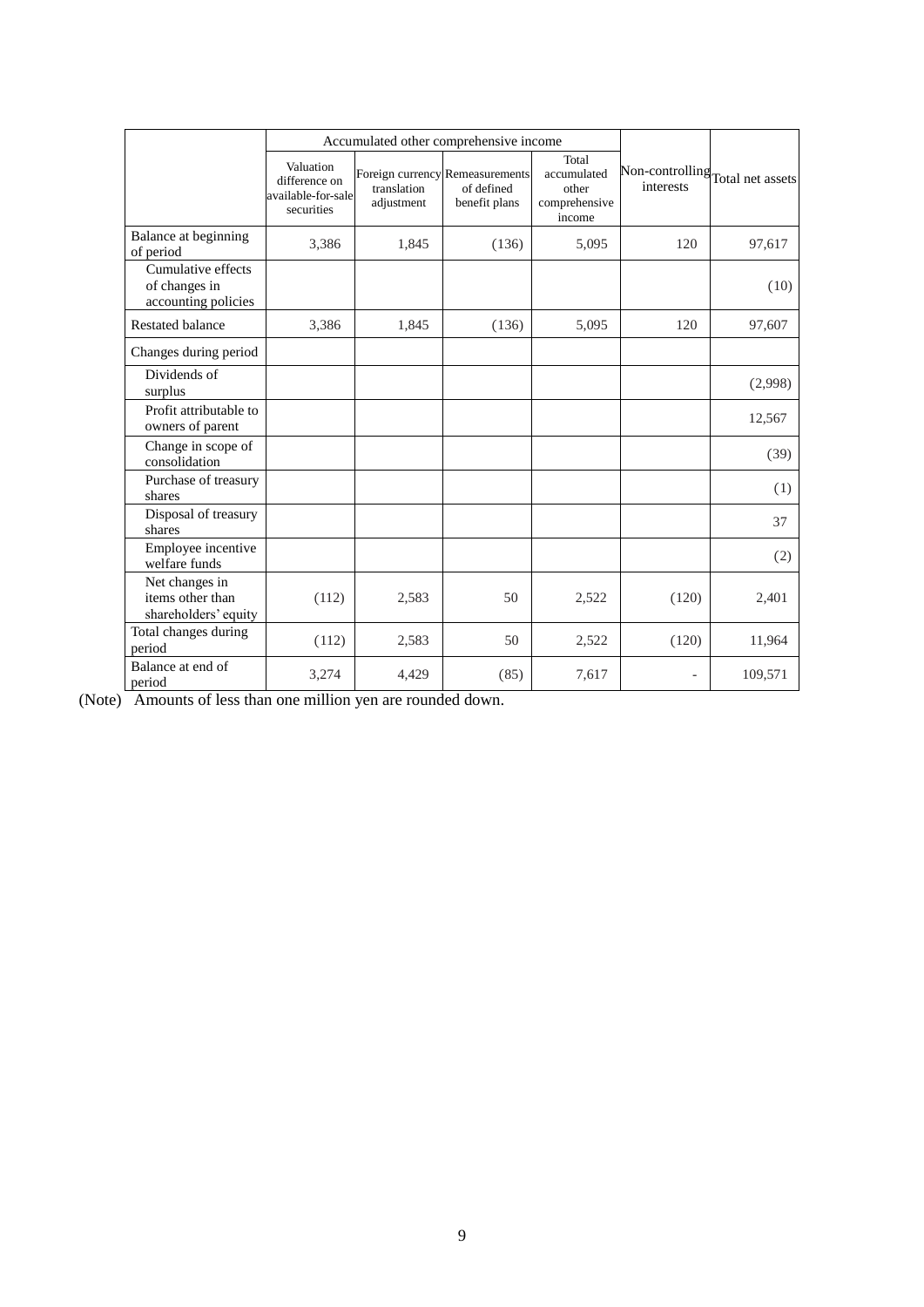# **Notes to Consolidated Financial Statements**

**(Notes regarding material items which form the basis for preparation of the consolidated financial statements)**

1. Scope of consolidation Consolidated subsidiaries: 19 companies The names of companies: (4 Japanese companies) CKD Shikoku Seiko Corporation CKD Global Service Corporation CKD Field Engineering Corporation CKD NIKKI DENSO CO., LTD. (15 overseas companies) CKD THAI CORPORATION LTD. CKD SINGAPORE PTE. LTD. CKD USA CORPORATION CKD Korea Corporation M-CKD PRECISION SDN. BHD. CKD (China) Corporation CKD (Shanghai) Corporation Taiwan CKD Corporation CKD VIETNAM ENGINEERING CO., LTD. PT CKD TRADING INDONESIA PT CKD MANUFACTURING INDONESIA CKD ILLINOIS LLC CKD MEXICO, S. de R.L. de C.V. CKD India Private Limited CKD Europe B.V.

The Company has sold its shareholding in Nikki Denso International Korea Co., Ltd., which was previously a consolidated subsidiary, and it has been excluded from the scope of consolidation.

2. Application of equity method

Non-consolidated subsidiaries accounted for by the equity method: 1 company Name of the company: EPSITEC S.R.L.

3. Fiscal year of consolidated subsidiaries

Out of our consolidated subsidiaries, the fiscal year-ends on December 31 for CKD (China) Corporation, CKD (Shanghai) Corporation, and CKD MEXICO S. de R.L. de C.V., and we provisionally close their accounts on the consolidated closing date (March 31).

## 4. Accounting policies

- (1) Basis and method of evaluation of significant assets
	- [1] Marketable Securities

Available-for-sale securities

Excluding shares, etc. without market prices:

At fair value as of the account closing date (changes in fair value are accounted for under the direct addition to the net assets method, and the moving average method is used to calculate the sale value.)

Shares, etc. without market prices:

At cost, as determined by the moving average method

[2] Derivatives

At fair value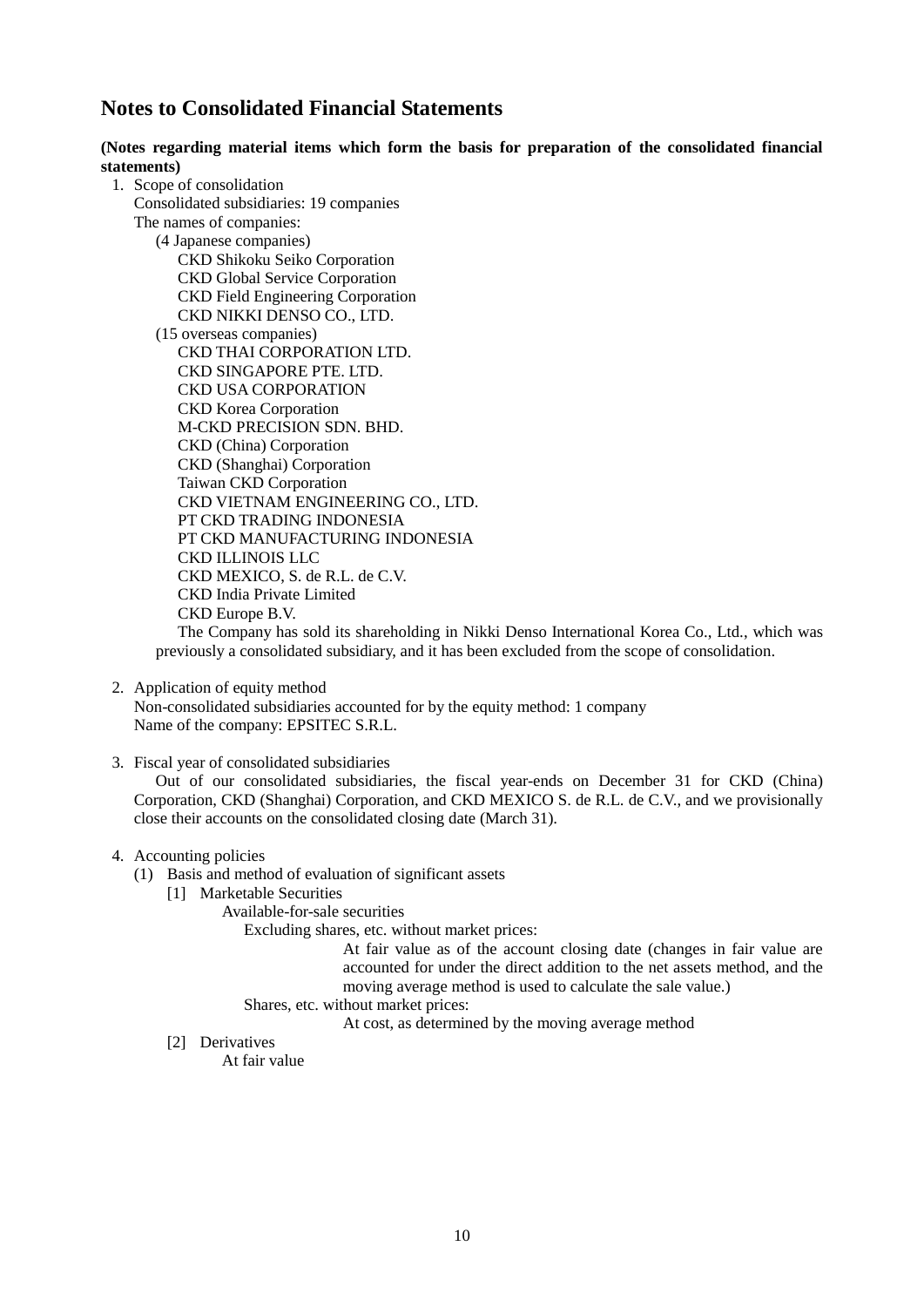### [3] Inventories

| a. Merchandise                 | Automatic machineries | Carried at cost using the individual method (values  |  |  |
|--------------------------------|-----------------------|------------------------------------------------------|--|--|
| and finished                   | finished goods        | on the balance sheets are subject to the book value  |  |  |
| goods                          |                       | reduction method based on decreased profitability)   |  |  |
|                                | Components            | Mainly carried at cost using the periodic average    |  |  |
|                                | merchandise and       | method (values on the balance sheets are subject to  |  |  |
|                                | finished goods        | the book value reduction method based on             |  |  |
|                                |                       | decreased profitability)                             |  |  |
| b. Work in                     | Automatic machineries | Carried at cost using the individual method (values  |  |  |
| process                        | work in process       | on the balance sheets are subject to the book value  |  |  |
|                                |                       | reduction method based on decreased profitability)   |  |  |
|                                | Components work in    | Mainly carried at cost using the periodic average    |  |  |
|                                | process               | method (values on the balance sheets are subject to  |  |  |
|                                |                       | the book value reduction method based on             |  |  |
|                                |                       | decreased profitability)                             |  |  |
| c. Raw materials Raw materials |                       | Mainly carried at cost using the periodic average    |  |  |
| and supplies                   |                       | method (values on the balance sheets are subject to  |  |  |
|                                |                       | book value reduction method based on<br>the          |  |  |
|                                |                       | decreased profitability)                             |  |  |
|                                | Supplies              | Mainly carried at cost using the last purchase price |  |  |
|                                |                       | method (values on the balance sheets are subject to  |  |  |
|                                |                       | the book value reduction method based on             |  |  |
|                                |                       | decreased profitability)                             |  |  |

(2) Depreciation methods for material depreciable assets

- [1] Property, plant and equipment (excluding lease assets)
	- Mainly calculated by the declining-balance method.
	- Useful lives of property, plant and equipment are as follows:
		- Buildings and structures: 3-50 years
		- Machinery, equipment and vehicles: 3-17 years
- [2] Intangible assets (excluding lease assets)
	- Calculated by the straight-line method.

Capitalized software for internal use is amortized by the straight-line method over the estimated internal useful life (5 years).

[3] Lease assets

The method employed is to take the useful life of the asset as the term of the lease and depreciate the residual value to zero.

### (3) Accounting for material reserves and allowances

[1] Allowance for doubtful accounts

To prepare for the possible losses on doubtful accounts, provisions for normal accounts in good standing are calculated using historical default ratios. Provisions for specific doubtful accounts are calculated by examining the probability of recovery for individual accounts and setting aside an amount equivalent to the portion deemed to be unrecoverable.

[2] Provision for bonuses

To cover bonus payments to employees, a provision for bonuses is made based on an estimated amount of payment for the consolidated fiscal year under review.

[3] Provision for product warranties

To prepare for claims regarding products delivered to customers, a provision for a reasonably projectable amount of expenses to be incurred in the future is made.

[4] Provision for losses on order received

To prepare for losses related to future order contracts, a provision for the estimated losses at the end of the current consolidated fiscal year is made.

[5] Provision for environmental Measures

To prepare for expenses related to the management of waste and removal of harmful substances obligated under laws and regulations, a provision for a reasonably projectable amount of expenses is made.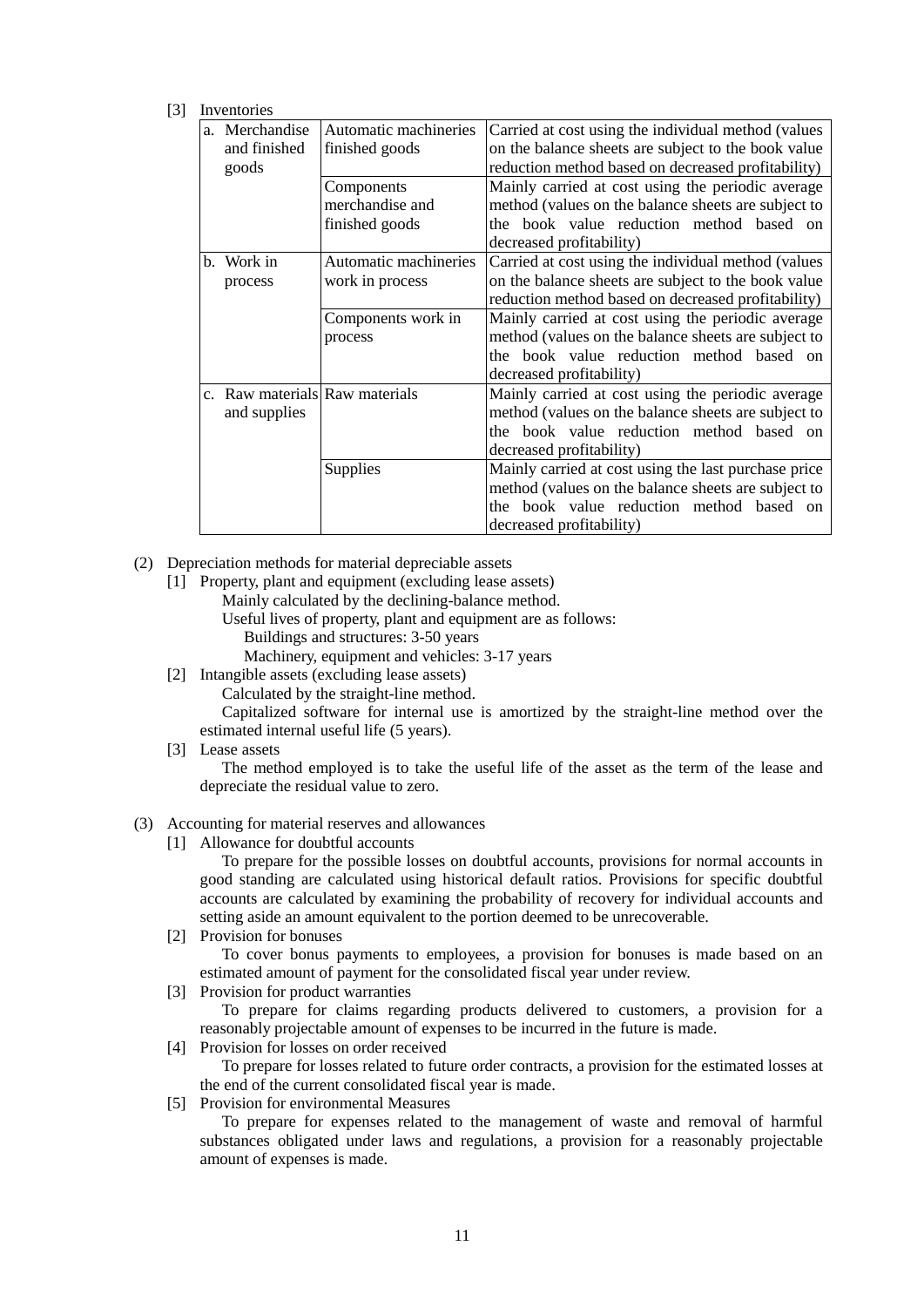- (4) Accounting treatment of retirement benefits
	- [1] Method of attributing expected benefit to periods

In calculating retirement benefit obligations, expected benefits are attributed to periods on a payment calculation basis.

[2] Accounting method of actuarial gains and losses and prior service costs

Prior service costs are amortized on a straight-line basis over a certain period (12 years) within the average remaining service years for employees at the time of recognition.

Actuarial gains and losses are amortized on a straight-line basis over a certain period (12 years) within the average remaining service years for employees at the time of recognition and allocated proportionately from the consolidated fiscal year following the respective consolidated fiscal year of recognition.

[3] Adoption of simplified method for small-scale companies

The simplified method payment, which assumes benefit obligations to be equal to the benefits payable assuming the voluntary retirement of all employees at fiscal year-end, is applied to some consolidated subsidiaries in the calculation of liabilities regarding the payment of retirement benefits and retirement benefit expenses.

(5) Accounting method of material revenues and expenses

The Group applies the following five-step procedure for revenue recognition.

- Step 1: Identify the contract with a customer.
- Step 2: Identify performance obligations under the contract.

Step 3: Determine the transaction price.

Step 4: Allocate the transaction price to performance obligations.

Step 5: Recognize revenue when performance obligations are fulfilled or as they are fulfilled.

The Group's main businesses include the manufacture, sale, construction, maintenance, etc., of automatic machinery products and various components.

Regarding the timing of revenue recognition, the specific situation in each segment is described below.

## (Automatic Machinery)

For automatic machinery products, in cases when the performance of an obligation under a contract with a customer results in an asset that cannot be converted to another use, and the Group has gained the right to payment for completed work, the Group estimates the percentage of performance obligations fulfilled, and recognizes revenue over a period of time as performance obligations are fulfilled. The percentage of performance obligations fulfilled is calculated based on the ratio of the actual cost incurred to the estimated total cost required to fulfill the relevant performance obligation. For other contracts, revenue is recognized when the customer receives, inspects, and accepts the product.

However, in the case of sales of parts for maintenance within Japan, where there is a normal period of time between shipment and the transfer of control to the customer, revenue is recognized at the time of shipment.

Export sales are mainly based on the terms of international trade defined in the Incoterms, etc., and revenue is recognized when control and risk have been transferred to the customer.

Considerations for the fulfillment of performance obligations are generally received within one year after the performance obligation is fulfilled, according to the payment terms, and do not contain any material financial elements.

#### (Components)

The Group deems performance obligations fulfilled at the time when the customer gains control of the relevant products through delivery. Revenue is therefore recognized at the time of delivery. However, in the case of sales transactions within Japan where there is a normal period of time between shipment and the transfer of control to the customer, revenue is recognized at the time of shipment.

Export sales are mainly based on the terms of international trade defined in the Incoterms, etc., and revenue is recognized when control and risk have been transferred to the customer.

Net sales are measured as the consideration promised in the contract with the customer, after deducting incentives and discounts associated with the sales. Revenue is estimated based on past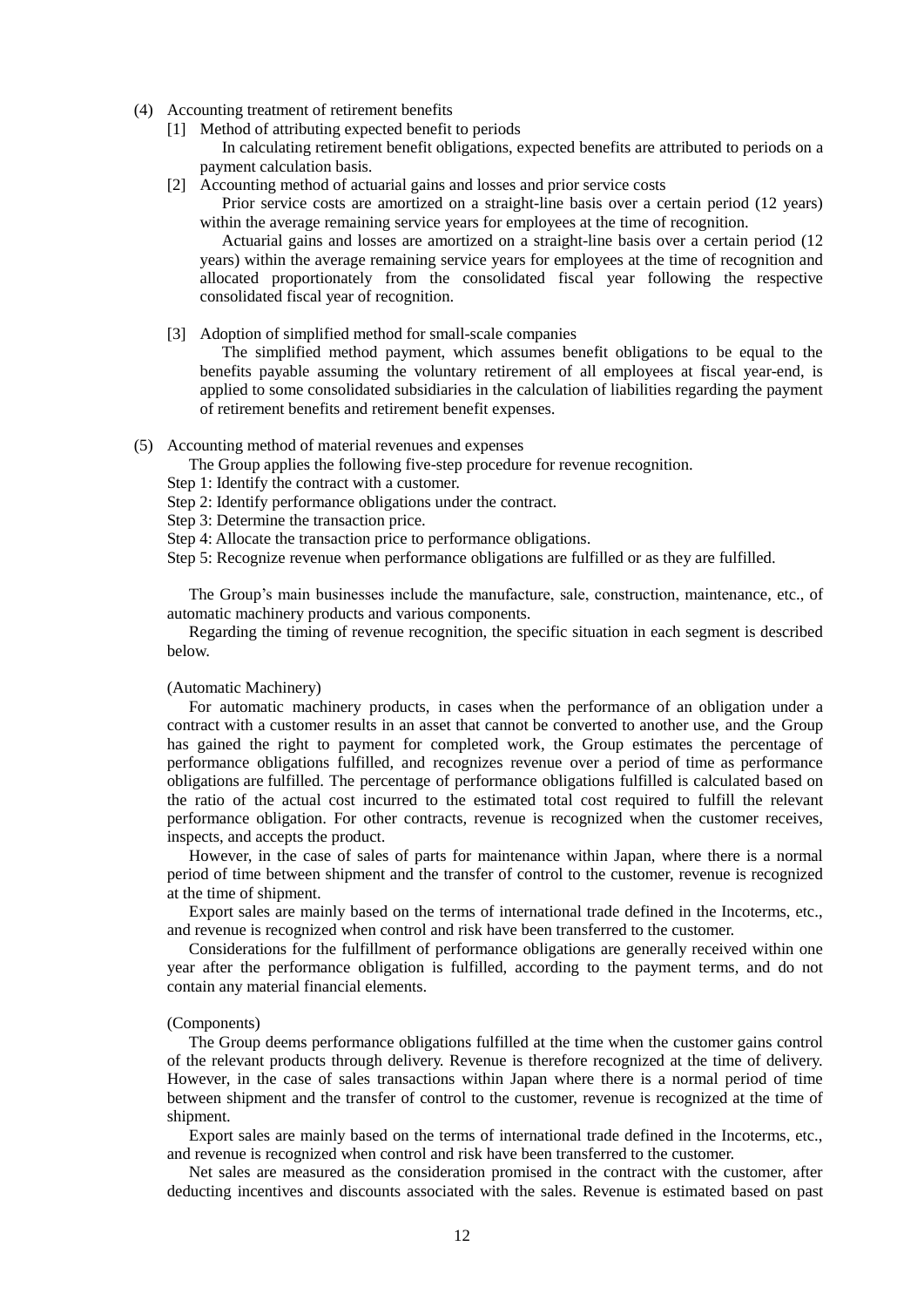trends and other known factors at the time of sale, and recognized to the extent that a material reversal is highly unlikely.

In the case of paid receipt transactions that correspond to repurchase agreements, only a net amount equivalent to processing costs is recognized as revenue.

Considerations for the fulfillment of performance obligations are generally received within one year after the performance obligation is fulfilled, according to the payment terms, and do not contain any material financial elements.

(6) Foreign currency translation of material assets and liabilities

Monetary assets and liabilities denominated in foreign currencies are translated at the current exchange rates in effect at each fiscal year-end date and the resulting foreign exchange gains or losses are recognized as income or expenses.

Assets and liabilities of the foreign consolidated subsidiaries are translated at the current exchange rates in effect at each fiscal year-end date, and revenue and expense accounts are translated at the average rate of exchange in effect during the year. The amounts of translation adjustments are included in the foreign currency translation adjustments under net assets.

#### **(Notes regarding changes in accounting policies)**

Accounting Standard for Revenue Recognition

The Company has applied the "Accounting Standard for Revenue Recognition" (ASBJ Statement No. 29, March 31, 2020; hereinafter "Revenue Recognition Accounting Standard") and other standards from the beginning of the consolidated fiscal year under review. The Company recognizes revenue in the amount expected to be received in exchange for promised goods and services at the point when control of the goods and services is transferred to the customer. In the past, the percentage-of-completion method was applied to construction contracts in which certainty of outcome is recognized through progress, and the completed-contract method was applied to other construction contracts. As a result of the application of the Revenue Recognition Accounting Standard, in cases when the performance of an obligation under a contract with a customer results in an asset that cannot be converted to another use, the Company has changed to a method of recognizing revenue over a period of time as performance obligations are fulfilled. Also, a portion of sales incentives, etc., previously included in selling expenses and sales discounts, previously included in non-operating expenses, are now deducted from net sales. Moreover, in the case of paid receipt transactions that correspond to repurchase agreements, only a net amount equivalent to processing costs is now recognized as revenue.

In accordance with the transitional treatment prescribed in the provisional clause of paragraph 84 of the Accounting Standard for Revenue Recognition for the adoption of the standard, the cumulative effect of applying the new accounting policy retrospectively prior to the beginning of the consolidated fiscal year under review is added to or subtracted from retained earnings at the beginning of the consolidated fiscal year under review, and the new accounting policy is applied starting with the said balance at the beginning of the consolidated fiscal year under review. However, the Company applied the method prescribed in paragraph 86 of the Revenue Recognition Accounting Standard and did not apply the new accounting policy retrospectively to contracts for which almost all revenue amounts were recognized in accordance with the previous treatment prior to the beginning of the consolidated fiscal year under review. The Company also applied the method prescribed in provisional clause (1) of paragraph 86 of the Revenue Recognition Accounting Standard and contractual changes made prior to the beginning of the consolidated fiscal year under review were accounted for based on the contract terms after reflection of all contractual changes, and the cumulative effect of such changes was added to or deducted from retained earnings at the beginning of the consolidated fiscal year under review.

As a result of this change, in the current fiscal year, net sales decreased by 315 million yen, cost of sales decreased by 7 million yen, selling, general and administrative expenses decreased by 190 million yen, operating profit decreased by 116 million yen, and ordinary profit and profit before income taxes each increased by 60 million yen. The balance of retained earnings at the beginning of the fiscal year also decreased by 10 million yen.

Also, "notes and accounts receivable - trade" presented in "current assets" in the consolidated balance sheets for the previous fiscal year is classified into "notes receivable - trade," "accounts receivable - trade," and "contract assets" from the current consolidated fiscal year.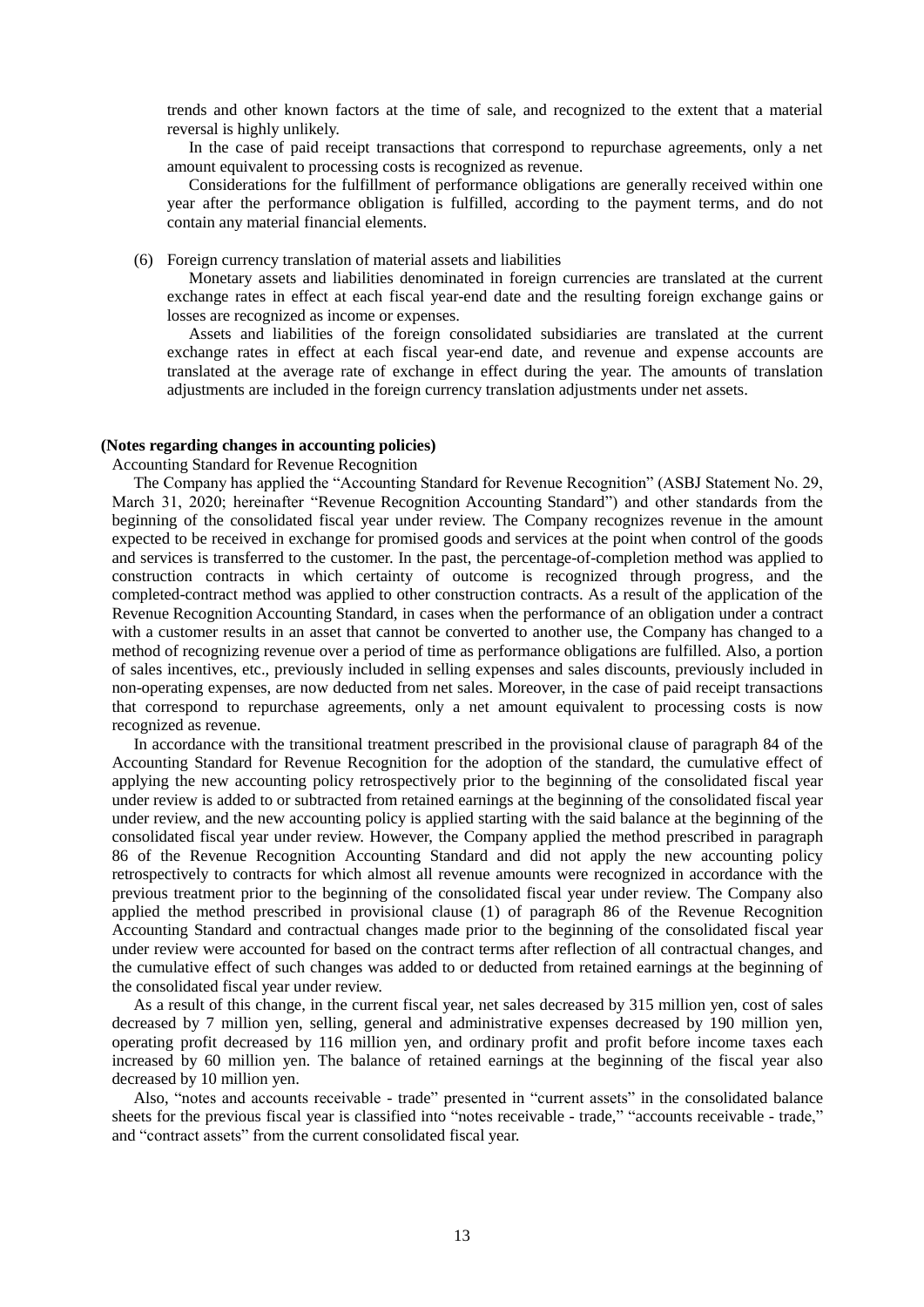#### Accounting Standard for Fair Value Measurement

The Company has applied the "Accounting Standard for Fair Value Measurement" (ASBJ Statement No. 30, July 4, 2019, hereinafter referred to as the "Fair Value Measurement Accounting Standard"), etc. from the beginning of the consolidated fiscal year under review. In accordance with the transitional treatment prescribed in paragraph 19 of the "Fair Value Measurement Accounting Standard" and paragraph 44-2 of the "Accounting Standard for Financial Instruments" (ASBJ Statement No. 10, July 4, 2019), the Company decided to apply the new accounting policy prescribed in the Fair Value Measurement Accounting Standard, etc. prospectively. There is no impact on the consolidated financial statements.

### **(Notes regarding accounting estimates)**

- Valuation of inventories in the Company's Components segment
- (1) Amount recorded on consolidated financial statements for the consolidated fiscal year under review

|                                   |                                                                                                                                        |                                                                          | (Million yen)                                                                                                  |
|-----------------------------------|----------------------------------------------------------------------------------------------------------------------------------------|--------------------------------------------------------------------------|----------------------------------------------------------------------------------------------------------------|
| Account                           | Amount recorded on<br>consolidated financial<br>statements for the<br>consolidated fiscal year<br>under review<br>(before write-downs) | Amount of write-downs<br>in the consolidated fiscal<br>year under review | Amount recorded on<br>consolidated financial<br>statements for the<br>consolidated fiscal year<br>under review |
| Merchandise and<br>finished goods | 5,427                                                                                                                                  | (351)                                                                    | 5,076                                                                                                          |
| Work in process                   | 663                                                                                                                                    |                                                                          | 663                                                                                                            |
| Raw materials and<br>supplies     | 22,806                                                                                                                                 | (1,291)                                                                  | 21,515                                                                                                         |
| Total                             | 28,898                                                                                                                                 | (1,643)                                                                  | 27,254                                                                                                         |

(Note) The impact on operating profit in the current consolidated fiscal year is (271) million yen (after offset of the reversal amount).

(2) Information concerning the content of significant accounting estimates for identified issues

Inventories in the Company's Components business are primarily composed of a wide variety of components, and as many types and variations of products are produced, certain volumes of inventories are held for the leading components in order to respond to fluctuations in order volume and short delivery deadlines. A combined method is used to calculate inventory write-downs in the Company's Components business, comprising comparison with net selling prices in the market, automatic calculation through a system using write-down rates based on retention periods, etc., and the calculation of write-down amounts for inventories with declining turnover based on past shipment records and an evaluation of the sales outlook.

The Company estimates the future sales prospects of inventories in this assumption based on conditions in the semiconductor, automobile, and machine tool markets, to which the leading customers belong, the persistence of the COVID-19 pandemic, geopolitical risks, etc., and customer investment plan forecasts associated with these factors.

When it is necessary to revise the assumptions used in these estimates due to deterioration in conditions in the semiconductor, automobile, machine tool, and other markets, there may be a material write-down of inventories judged to have no sales prospects in the next consolidated fiscal year.

## **(Notes regarding Consolidated Balance Sheets)**

1. Allowances directly deducted from assets

Inventories that are likely to incur losses are shown by offsetting the correspondent provision for loss on order received of 85 million yen (including provision for loss on order received regarding merchandise and finished goods of 59 million, and those regarding work in process of 25 million yen.)

2. Accumulated depreciation on property, plant and equipment 69,018 million yen

## **(Notes regarding Consolidated Statements of Changes in Net Assets)**

- 1. Class and total number of issued shares at the end of the consolidated fiscal year Common shares 67,909,449 shares
- 2. Matters regarding dividends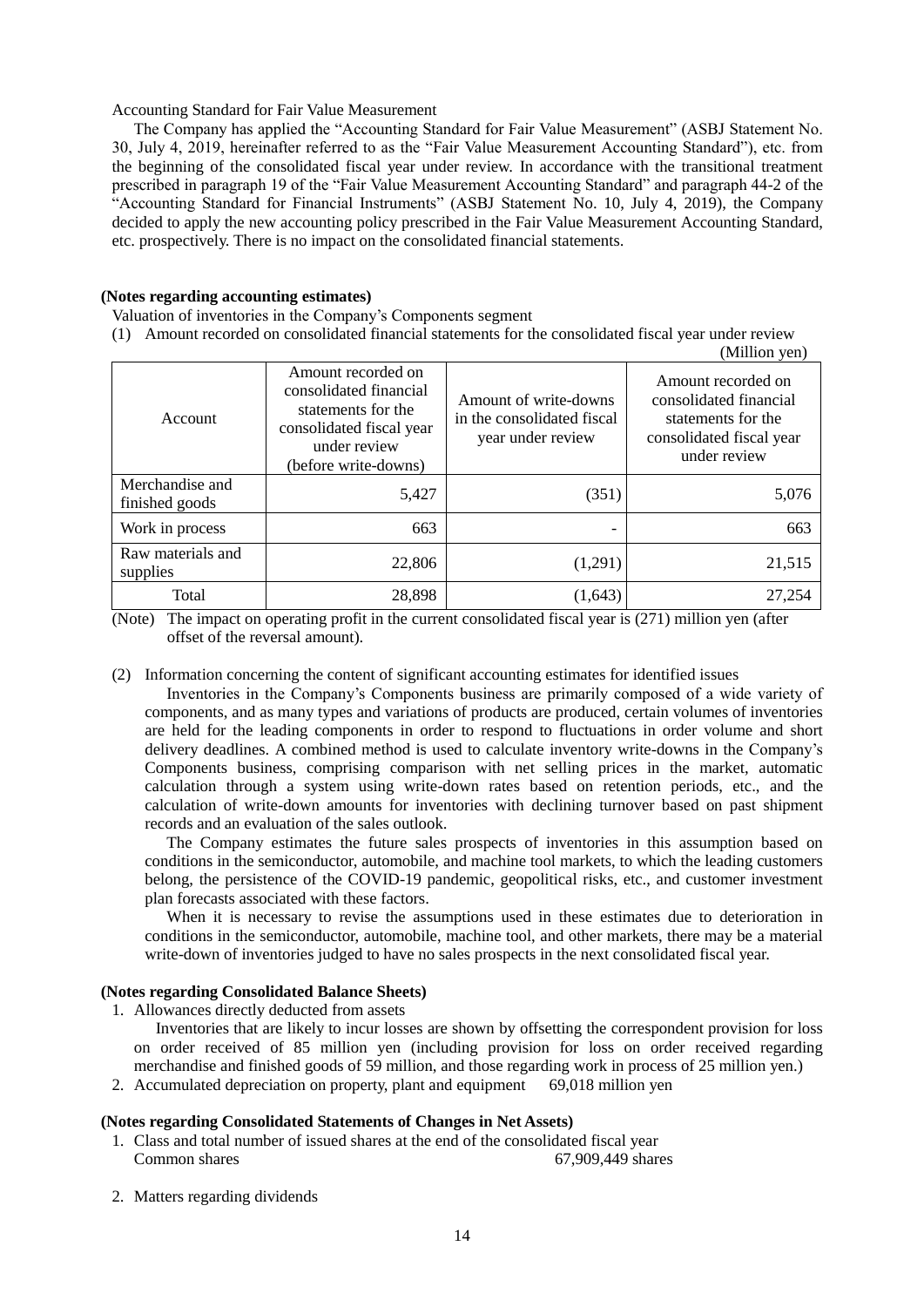## (1) Dividends paid

| Resolution                                                        | Class of<br>shares | Total amount<br>of dividends<br>(million yen) | Dividend per<br>share (yen) | Record date                          | Effective date |
|-------------------------------------------------------------------|--------------------|-----------------------------------------------|-----------------------------|--------------------------------------|----------------|
| <b>Board of Directors</b><br>meeting held on<br>May 13, 2021      | Common<br>shares   | 1,132                                         |                             | March 31, 2021                       | June 7, 2021   |
| <b>Board of Directors</b><br>meeting held on<br>November 12, 2021 | Common<br>shares   | 1,866                                         |                             | September 30, 2021 December 13, 2021 |                |
| Total                                                             |                    | 2,998                                         |                             |                                      |                |

## (2) Among dividends whose record date falls under this consolidated fiscal year, those whose effective date falls under the subsequent period

| Resolution                                                   | Class of<br>shares | Total amount <br>of dividends<br>$(million \text{ yen})$ | Source of<br>dividends | Dividend per<br>share (yen) | Record date         | Effective date |
|--------------------------------------------------------------|--------------------|----------------------------------------------------------|------------------------|-----------------------------|---------------------|----------------|
| <b>Board of Directors</b><br>meeting held on May<br>13, 2022 | Common<br>shares   | 2,600                                                    | Retained<br>earnings   |                             | 39   March 31, 2022 | June 9, 2022   |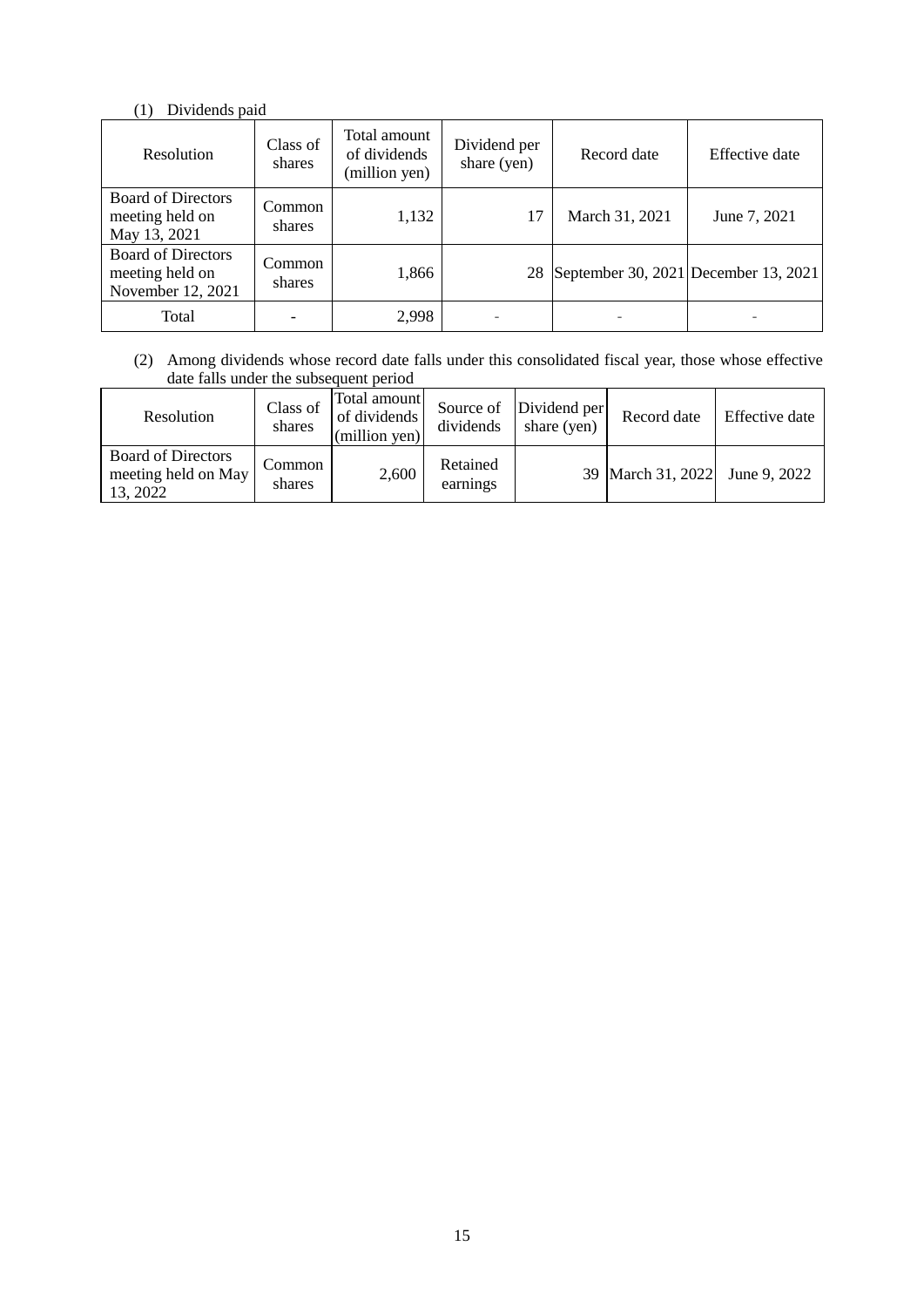## **(Notes regarding financial instruments)**

1. Matters regarding the status of financial instruments

The Group procures necessary funds through borrowings from financial institutions. These borrowings are used for operating capital (mostly for short-term) and for capital expenditure (for long-term).

Regarding fund management, the Group is managing the funds in highly secure financial assets, such as deposits, and negotiable deposits.

Derivatives are limited to within the range of actual demand, in accordance with the internal management regulations.

As for customer credit risk pertaining to notes and accounts receivable - trade, and electronically recorded monetary claims - operating, efforts are made to reduce the risk pursuant to the credit management guidelines.

Investment securities are mostly shares, and the fair values of listed shares are understood each quarter.

#### 2. Matters regarding fair values, etc. of financial instruments

The carrying amounts on the consolidated balance sheets, fair values, and differences between them as of the end of the consolidated fiscal year are as follows.  $(M^2)$ lion yen)

|                                          |                       |                   | нишоп усп) |
|------------------------------------------|-----------------------|-------------------|------------|
|                                          | Carrying amount on    |                   |            |
|                                          | the consolidated      | Fair value $(*1)$ | Difference |
|                                          | balance sheets $(*1)$ |                   |            |
| Investment securities                    |                       |                   |            |
| Available-for-sale securities (*3)       | 7.270                 | 7.270             |            |
| Long-term borrowings (including          | (11,704)              | (11, 496)         | 207        |
| current portion of long-term borrowings) |                       |                   |            |
| Derivative transactions                  | (377)                 | (377)             |            |

(\*1) Items recorded as liabilities are shown in parentheses.

(\*2) Notes have been omitted for "cash and deposits," notes receivable - trade," "accounts receivable - trade," "electronically recorded monetary claims - operating," "trade accounts receivable," "notes and accounts payable - trade," "electronically recorded obligations - operating," "short-term borrowings," and "income taxes payable," as these are settled over a short period of time, and carrying amount is approximately the same as fair value.

(\*3) Shares, etc. without market prices are not included in "(1) Investment securities Available-for-sale securities." The carrying amount of these financial instruments on the consolidated balance sheets is as follows.

| Class           | Carrying amount on the<br>consolidated balance sheets<br>(Million yen) |
|-----------------|------------------------------------------------------------------------|
| Unlisted shares |                                                                        |

3. Matters regarding breakdown, etc. of financial instruments for appropriate categories of fair value

The fair value of financial instruments is classified into the following three levels based on the observability and significance of the inputs used to calculate fair value.

Level 1 fair values: Fair values calculated using (unadjusted) market prices in active markets for identical assets or liabilities

Level 2 fair values: Fair values calculated using directly or indirectly observable inputs other than those in Level 1

Level 3 fair values: Fair values calculated using significant unobservable inputs

When multiple inputs that may have a material impact on the calculation of fair value are used, the calculated fair value is classified at the lowest level of the inputs used.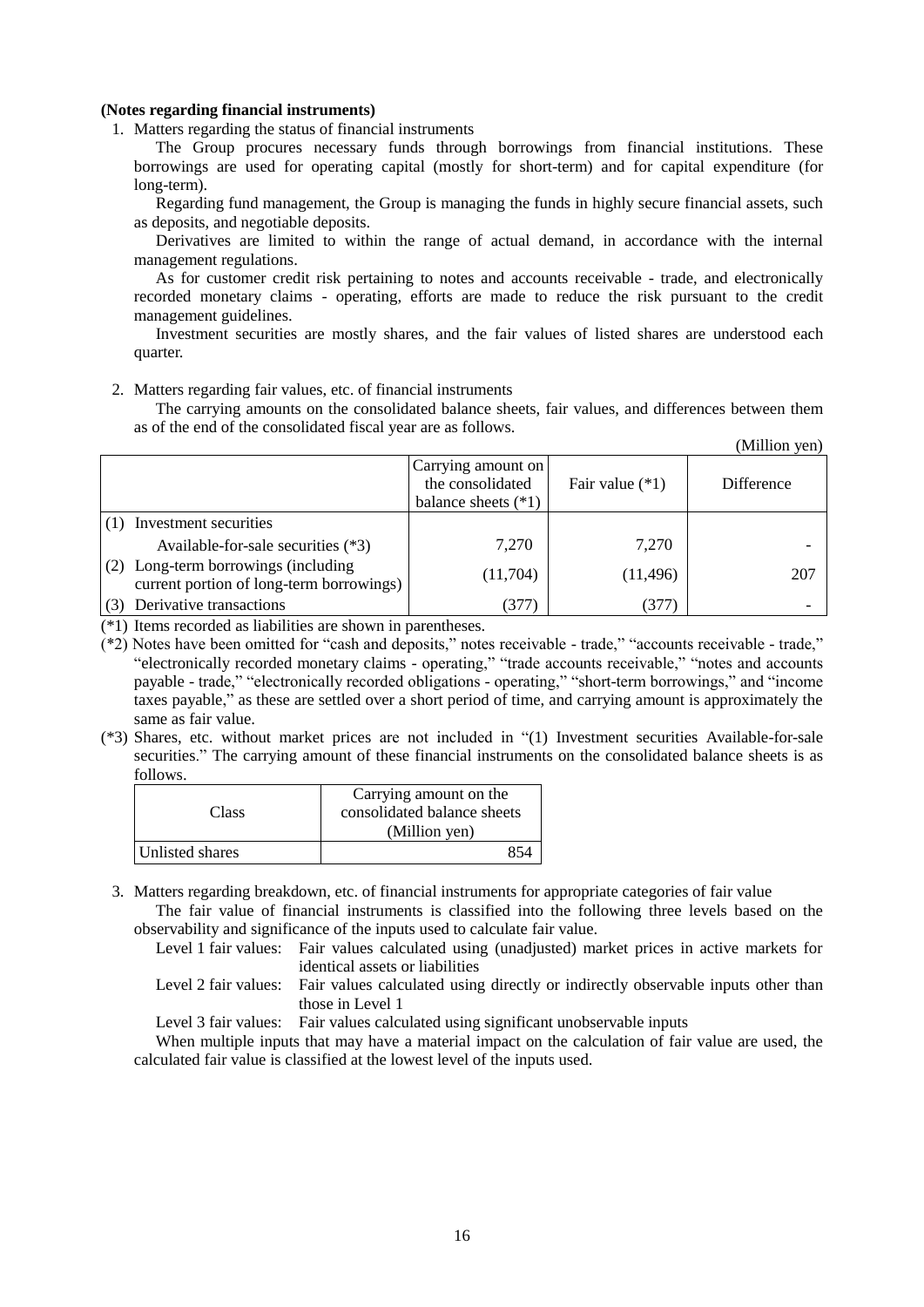## (1) Financial instruments carried on the consolidated balance sheets at fair value

|                               |                          |                          |                          | (Million yen) |  |  |
|-------------------------------|--------------------------|--------------------------|--------------------------|---------------|--|--|
| Class<br>Level 1              |                          | Fair value               |                          |               |  |  |
|                               |                          | Level 2                  | Level 3                  | Total         |  |  |
| Investment securities         |                          |                          |                          |               |  |  |
| Available-for-sale securities |                          |                          |                          |               |  |  |
| <b>Shares</b>                 | 7,069                    | $\overline{\phantom{0}}$ | $\overline{\phantom{0}}$ | 7,069         |  |  |
| <b>Bonds</b>                  | $\overline{\phantom{0}}$ | 200                      | $\overline{\phantom{0}}$ | 200           |  |  |
| Derivative transactions       | $\overline{\phantom{0}}$ | (377)                    | $\overline{\phantom{0}}$ | (377)         |  |  |

(2) Financial instruments apart from those carried on the consolidated balance sheets at fair value

|                                                                             |         |           |            | (Million yen) |
|-----------------------------------------------------------------------------|---------|-----------|------------|---------------|
|                                                                             |         |           | Fair value |               |
| Class                                                                       | Level 1 | Level 2   | Level 3    | Total         |
| Long-term borrowings (including current portion of<br>long-term borrowings) |         | (11, 496) |            | (11, 496)     |

(Note) Explanation of the valuation techniques and inputs used to calculate fair value

## Investment securities

Fair value of listed shares and bonds is calculated using market prices. The fair value of listed shares is classed as Level 1 fair value, because these assets are traded in active markets. However, the fair value of bonds held by the Company is classified as Level 2 fair value, as market trading of these assets is infrequent and they are not considered to have a market price in an active market.

## Derivative transactions

The fair value of interest rate and currency swaps and foreign exchange contracts is classified as Level 2 fair value because it is calculated with the discounted present value method using observable inputs such as exchange rates.

## Long-term borrowings

The fair value of long-term borrowings is classified as Level 2 fair value because it is calculated using the discounted present value method based on an interest rate taking into account the sum of principal and interest amounts, the remaining time before payment is due, and the credit risk.

## **(Notes regarding per share information)**

| 1. Net assets per share     | 1,643.36 yen |
|-----------------------------|--------------|
| 2. Basic earnings per share | 188.58 yen   |

## **(Notes regarding material subsequent events)**

Not applicable.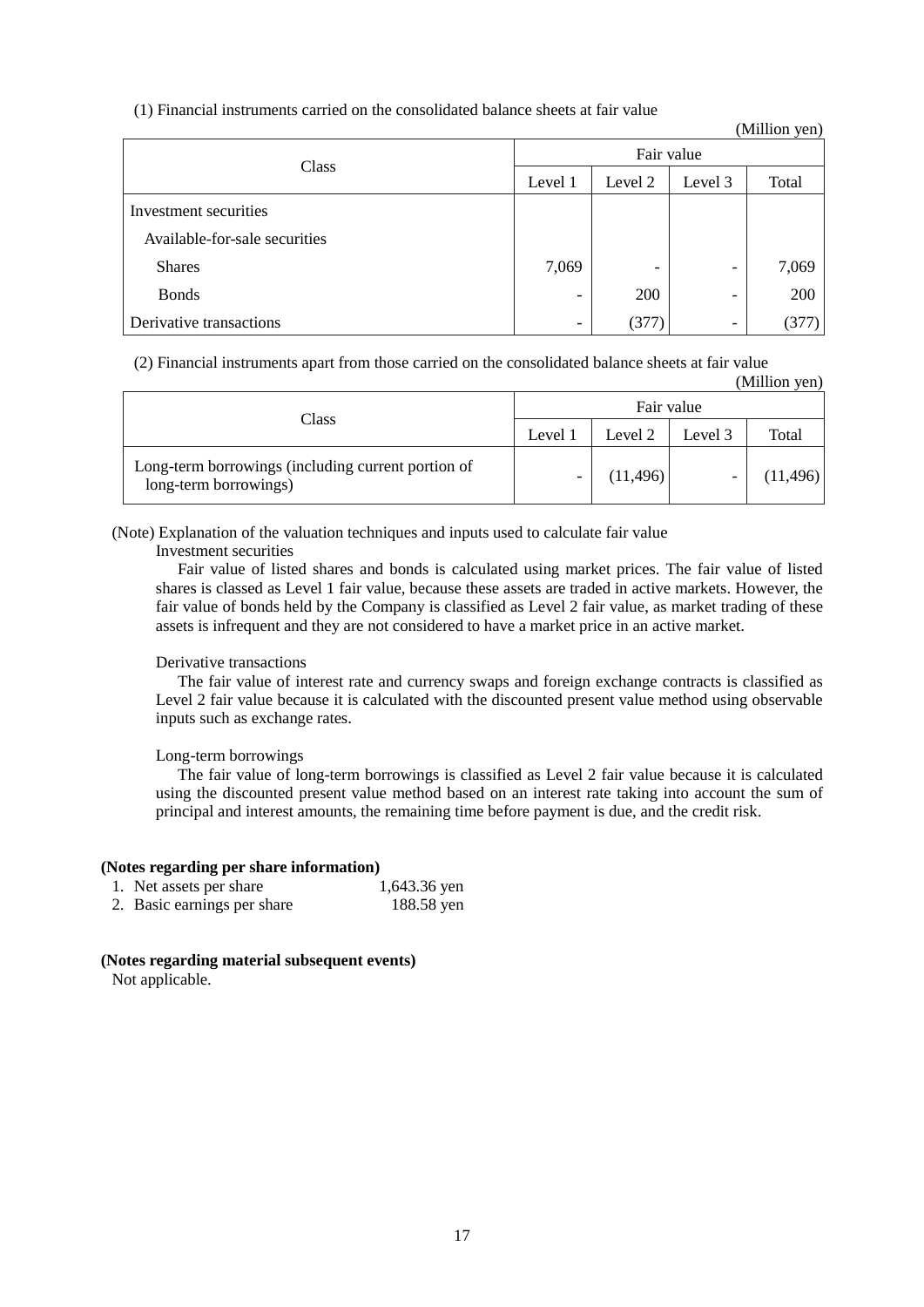## **(Notes regarding revenue recognition)**

1. Breakdown of revenue from contracts with customers

Consolidated fiscal year under review (April 1, 2021 to March 31, 2022)

|                                          |                        |            |          |       | (Million yen) |
|------------------------------------------|------------------------|------------|----------|-------|---------------|
|                                          |                        |            |          |       |               |
|                                          | Automatic<br>Machinery | Components | Subtotal | Other | Total         |
| Packaging machines                       | 13,297                 |            | 13,297   |       | 13,297        |
| Industrial machinery                     | 3,511                  |            | 3,511    |       | 3,511         |
| Fluid control components                 |                        | 63,251     | 63,251   |       | 63,251        |
| Pneumatic components                     |                        | 62,139     | 62,139   |       | 62,139        |
| Revenue from contracts with<br>customers | 16,808                 | 125,390    | 142,199  |       | 142,199       |
| Other revenue                            |                        |            |          | -     |               |
| Net sales to external customers          | 16,808                 | 125,390    | 142,199  |       | 142,199       |

(Million yen)

|                                          |                        | Reporting segment |          |       |         |
|------------------------------------------|------------------------|-------------------|----------|-------|---------|
|                                          | Automatic<br>Machinery | Components        | Subtotal | Other | Total   |
| Japan                                    | 12,840                 | 83,711            | 96,552   |       | 96,552  |
| China                                    | 1,873                  | 20,470            | 22,343   | -     | 22,343  |
| Asia (other)                             | 1,675                  | 16,479            | 18,155   |       | 18,155  |
| Other                                    | 419                    | 4,728             | 5,148    |       | 5,148   |
| Revenue from contracts with<br>customers | 16,808                 | 125,390           | 142,199  | -     | 142,199 |
| Other revenue                            |                        |                   |          |       |         |
| Net sales to external customers          | 16,808                 | 125,390           | 142,199  |       | 142,199 |

2. Information fundamental to an understanding of revenue

Presented in "(Notes regarding material items which form the basis for preparation of the consolidated financial statements) 4. Accounting policies (5) Accounting method of material revenues and expenses."

- 3. Information to enable an understanding of revenue for the current fiscal year and the next fiscal year onward
	- (1) Balance of contract assets and contract liabilities

The balance of contract assets and contract liabilities for the Company and its consolidated subsidiaries are recorded as "contract assets" and "other" current liabilities, respectively, in the consolidated financial statements. Contract liabilities are not shown as a separate item because the amounts are insignificant and there has been no material change in the amounts.

The amount of revenue recognized in the current fiscal year from performance obligations fulfilled (or partially fulfilled) in previous periods is also immaterial.

(2) Transaction price allocated to remaining performance obligations

The Company has applied practical expediency and omitted presentation of the transaction price allocated to remaining performance obligations because there are no material contracts for which the initially expected contract term exceeds one year.

Moreover, there are no material amounts of consideration arising from contracts with customers that are not included in the transaction price.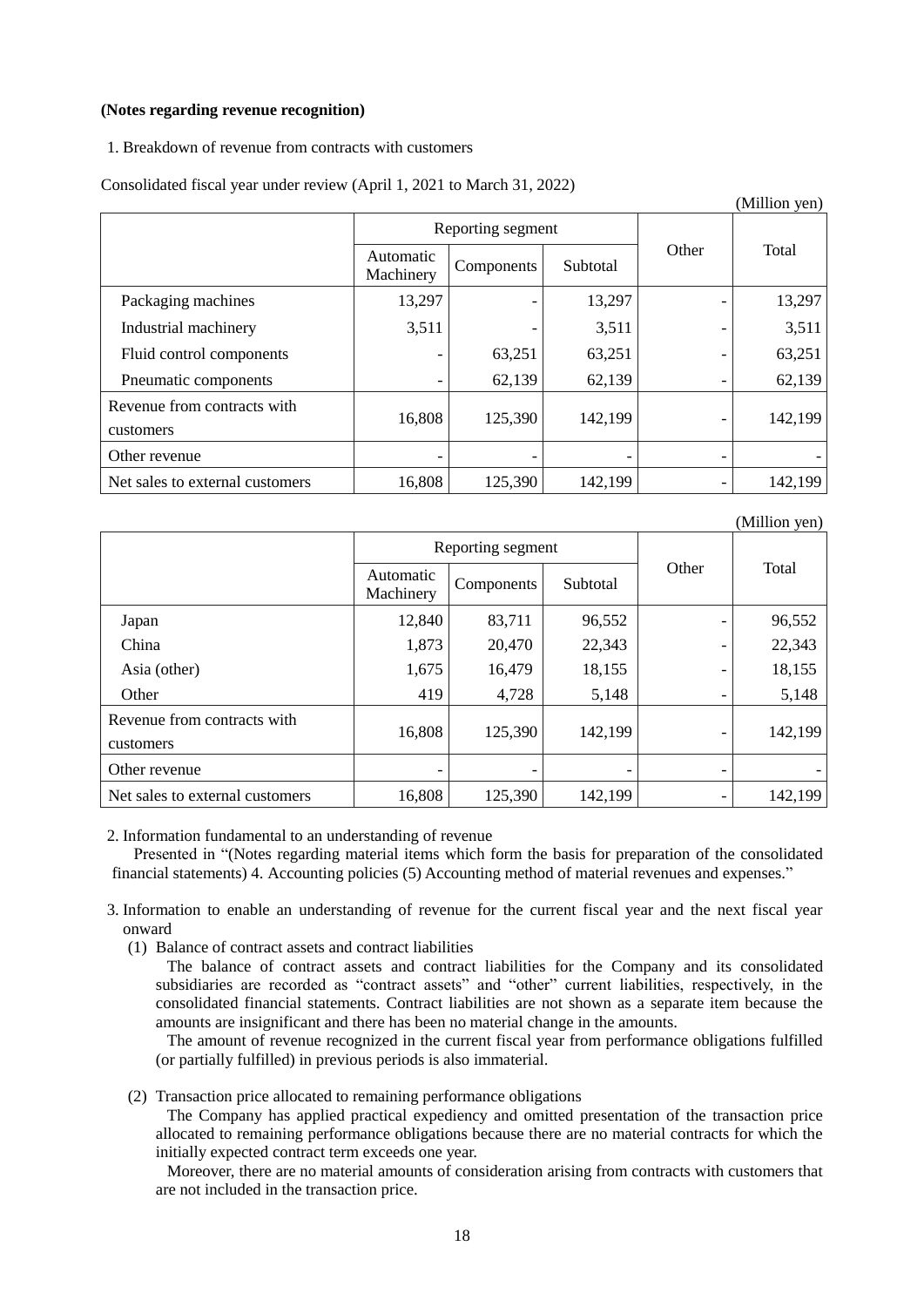# **Non-consolidated Statements of Changes in Net Assets**

(April 1, 2021 – March 31, 2022)

|                                                               |                  |                                      |                             |                             |                               |                    |                                            |                               |                    | (Million yen)           |
|---------------------------------------------------------------|------------------|--------------------------------------|-----------------------------|-----------------------------|-------------------------------|--------------------|--------------------------------------------|-------------------------------|--------------------|-------------------------|
|                                                               |                  |                                      |                             |                             | Shareholders' equity          |                    |                                            |                               |                    |                         |
|                                                               |                  | Capital surplus<br>Retained earnings |                             |                             |                               |                    |                                            |                               |                    |                         |
|                                                               |                  |                                      |                             |                             |                               |                    | Other retained earnings                    |                               |                    | Total                   |
|                                                               | Share<br>capital | Legal<br>capital<br>surplus          | Other<br>capital<br>surplus | Total<br>capital<br>surplus | Legal<br>retained<br>earnings | General<br>reserve | Retained<br>earnings<br>brought<br>forward | Total<br>retained<br>earnings | Treasury<br>shares | shareholders'<br>equity |
| Balance at beginning<br>of period                             | 11,016           | 11,797                               | 4,549                       | 16,347                      | 1,286                         | 49,500             | 5,377                                      | 56,164                        | (895)              | 82,632                  |
| Cumulative effects<br>of changes in<br>accounting policies    |                  |                                      |                             |                             |                               |                    | (10)                                       | (10)                          |                    | (10)                    |
| <b>Restated balance</b>                                       | 11,016           | 11,797                               | 4,549                       | 16,347                      | 1,286                         | 49,500             | 5,367                                      | 56,153                        | (895)              | 82,622                  |
| Changes during period                                         |                  |                                      |                             |                             |                               |                    |                                            |                               |                    |                         |
| Dividends of<br>surplus                                       |                  |                                      |                             |                             |                               |                    | (2,998)                                    | (2,998)                       |                    | (2,998)                 |
| Net income                                                    |                  |                                      |                             |                             |                               |                    | 9,792                                      | 9,792                         |                    | 9,792                   |
| Purchase of<br>treasury shares                                |                  |                                      |                             |                             |                               |                    |                                            |                               | (1)                | (1)                     |
| Disposal of<br>treasury shares                                |                  |                                      | 8                           | 8                           |                               |                    |                                            |                               | 28                 | 37                      |
| Net changes in<br>items other than<br>shareholders'<br>equity |                  |                                      |                             |                             |                               |                    |                                            |                               |                    |                         |
| Total changes during<br>period                                | ٠                | $\overline{\phantom{a}}$             | 8                           | 8                           | ۰.                            |                    | 6,793                                      | 6,793                         | 27                 | 6,830                   |
| Balance at end of<br>period                                   | 11,016           | 11,797                               | 4,558                       | 16,356                      | 1,286                         | 49,500             | 12,161                                     | 62,947                        | (867)              | 89,452                  |

|                                                            | Valuation and translation adjustments                    |                                                |                  |
|------------------------------------------------------------|----------------------------------------------------------|------------------------------------------------|------------------|
|                                                            | Valuation difference on<br>available-for-sale securities | Total valuation and translation<br>adjustments | Total net assets |
| Balance at beginning<br>of period                          | 3,386                                                    | 3,386                                          | 86,019           |
| Cumulative effects of<br>changes in accounting<br>policies |                                                          |                                                | (10)             |
| <b>Restated balance</b>                                    | 3,386                                                    | 3,386                                          | 86,009           |
| Changes during period                                      |                                                          |                                                |                  |
| Dividends of<br>surplus                                    |                                                          |                                                | (2,998)          |
| Net income                                                 |                                                          |                                                | 9,792            |
| Purchase of<br>treasury shares                             |                                                          |                                                | (1)              |
| Disposal of treasury<br>shares                             |                                                          |                                                | 37               |
| Net changes in<br>items other than<br>shareholders' equity | (112)                                                    | (112)                                          | (112)            |
| Total changes during<br>period                             | (112)                                                    | (112)                                          | 6,717            |
| Balance at end of<br>period                                | 3,274                                                    | 3,274                                          | 92,726           |

(Note) Amounts of less than one million yen are rounded down.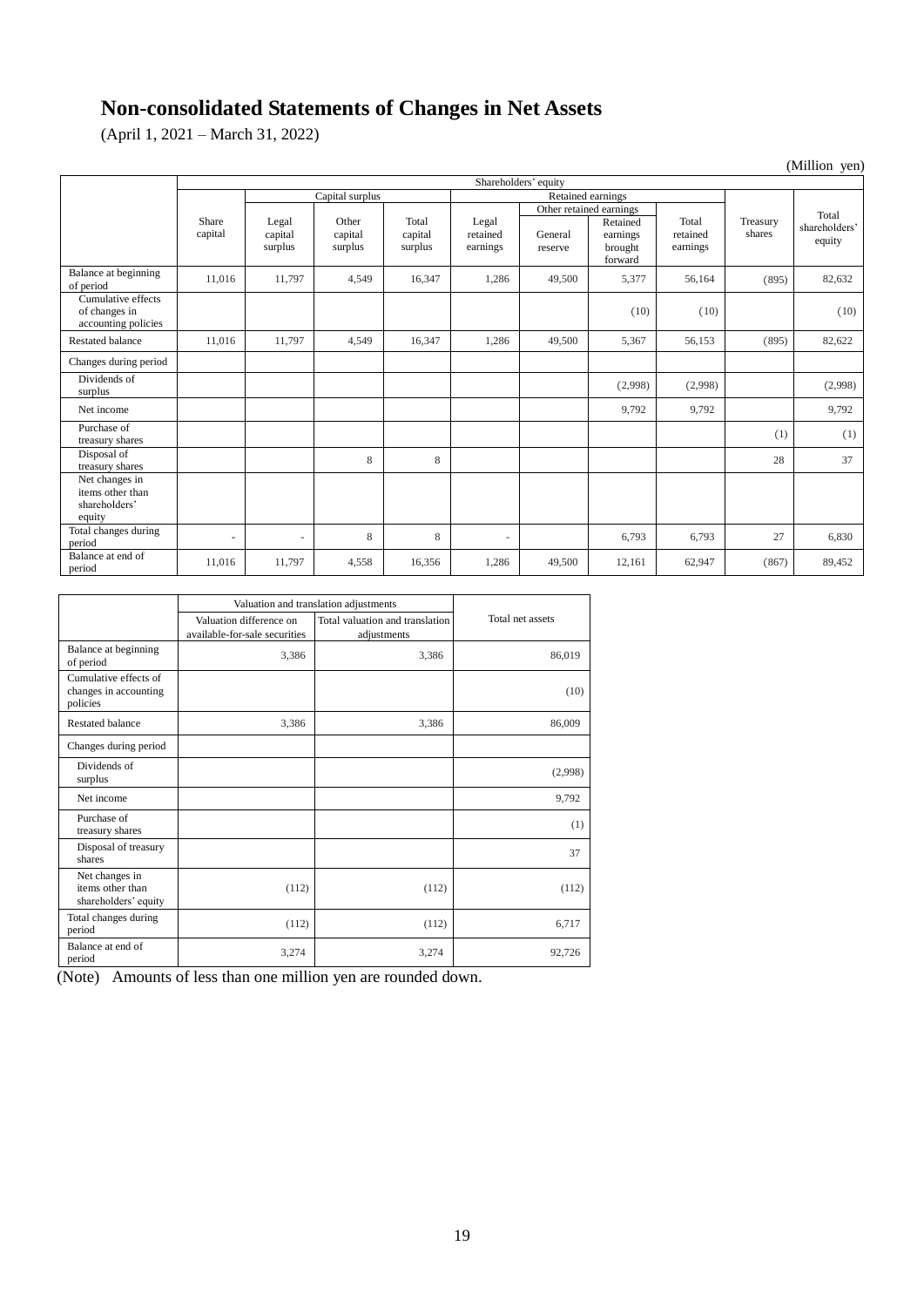# **Notes to Non-consolidated Financial Statements**

## **(Notes regarding significant accounting policies)**

- 1. Basis and method of evaluation of marketable securities
	- (1) Shares of subsidiaries and associates
		- At cost, as determined by the moving average method
	- (2) Available-for-sale securities
		- Excluding shares, etc. without market prices:

At fair value as of the account closing date (changes in fair value are accounted for under the direct addition to the net assets method, and the moving average method is used to calculate the sale value.)

Shares, etc. without market prices:

At cost, as determined by the moving average method

2. Basis and method of evaluation of derivatives, etc.

## **Derivatives**

At fair value

## 3. Basis and method of evaluation of inventories

| (1) | Merchandise   | Automatic machineries | Carried at cost using the individual method (values on the   |  |  |  |
|-----|---------------|-----------------------|--------------------------------------------------------------|--|--|--|
|     | and finished  | finished goods        | balance sheet are subject to the book value reduction        |  |  |  |
|     | goods         |                       | method based on decreased profitability)                     |  |  |  |
|     |               | Components            | Carried at cost using the periodic average method (values    |  |  |  |
|     |               | merchandise and       | on the balance sheet are subject to the book value reduction |  |  |  |
|     |               | finished goods        | method based on decreased profitability)                     |  |  |  |
| (2) | Work in       | Automatic machineries | Carried at cost using the individual method (values on the   |  |  |  |
|     | process       | work in process       | balance sheet are subject to the book value reduction        |  |  |  |
|     |               |                       | method based on decreased profitability)                     |  |  |  |
|     |               | Components work in    | Carried at cost using the periodic average method (values    |  |  |  |
|     |               | process               | on the balance sheet are subject to the book value reduction |  |  |  |
|     |               |                       | method based on decreased profitability)                     |  |  |  |
|     | $(3)$ Raw     | Raw materials         | Carried at cost using the periodic average method (values    |  |  |  |
|     | materials and |                       | on the balance sheet are subject to the book value reduction |  |  |  |
|     | supplies      |                       | method based on decreased profitability)                     |  |  |  |
|     |               | <b>Supplies</b>       | Carried at cost using the last purchase price method (values |  |  |  |
|     |               |                       | on the balance sheet are subject to the book value reduction |  |  |  |
|     |               |                       | method based on decreased profitability)                     |  |  |  |

- 4. Depreciation methods for non-current assets
	- (1) Property, plant and equipment (excluding lease assets)

Calculated by the declining-balance method. However, the straight-line method is applied for buildings (excluding facilities attached to buildings) acquired on or after April 1, 1998, and for facilities attached to buildings and structures acquired on or after April 1, 2016.

Useful lives of property, plant and equipment are as follows:

Buildings: 3-50 years

Machinery and equipment: 3-17 years

(2) Intangible assets (excluding lease assets)

Calculated by the straight-line method.

Capitalized software for internal use is amortized by the straight-line method over the estimated internal useful life (5 years).

(3) Lease assets

The method employed is to take the useful life of the asset as the term of the lease and depreciate the residual value to zero.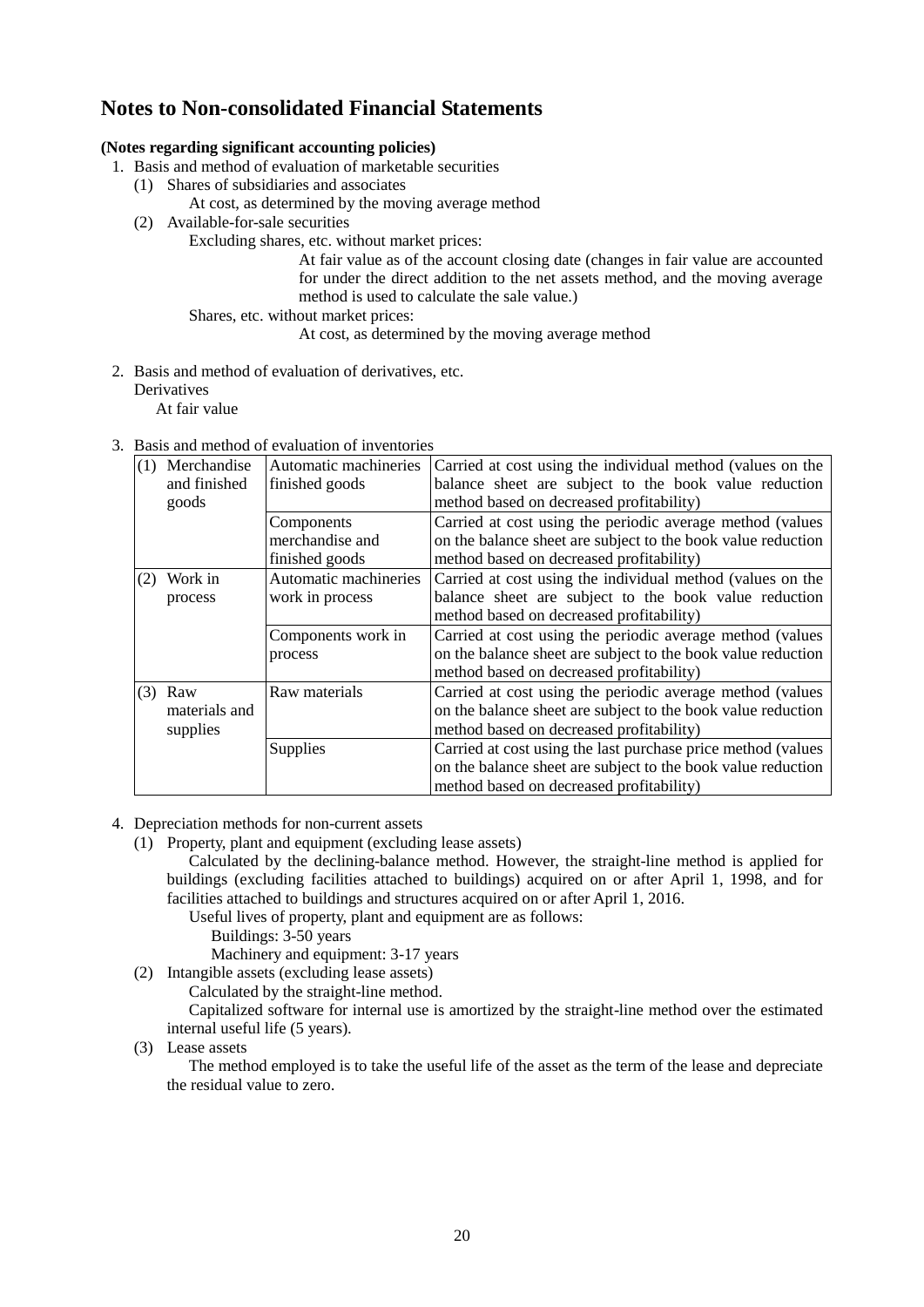- 5. Accounting for reserves and allowances
	- (1) Allowance for doubtful accounts

To prepare for the possible losses on doubtful accounts, provisions for normal accounts in good standing are calculated using historical default ratios. Provisions for specific doubtful accounts are calculated by examining the probability of recovery for individual accounts and setting aside an amount equivalent to the portion deemed to be unrecoverable.

(2) Provision for retirement benefits

To prepare for retirement benefits of employees, a provision for retirement benefits is made based on the estimated retirement benefit obligations and pension assets as of the end of the current fiscal year.

[1] Method of attributing expected benefit to periods

In calculating retirement benefit obligations, expected benefits are attributed to periods on a payment calculation basis.

[2] Accounting method of actuarial gains and losses and prior service costs

Prior service costs are amortized on a straight-line basis over a certain period (12 years) within the average remaining service years for employees at the time of recognition.

Actuarial gains and losses are amortized on a straight-line basis over a certain period (12 years) within the average remaining service years for employees at the time of recognition and allocated proportionately from the fiscal year following the respective fiscal year of recognition.

In this regard, since as of the end of the current fiscal year, the pension assets exceeded the estimated amount of retirement benefit obligations (excluding unrecognized actuarial gains and losses and unrecognized past service costs), it is now shown in investment and other assets as "prepaid pension costs."

[3] Provision for product warranties

To prepare for claims regarding products delivered to customers, a provision for a reasonably projectable amount of expenses to be incurred in the future is made.

[4] Provision for losses on order received

To prepare for losses related to future order contracts, a provision for the estimated losses at the end of the current fiscal year is made.

[5] Provision for environmental Measures

To prepare for expenses related to the management of waste and removal of harmful substances obligated under laws and regulations, a provision for a reasonably projectable amount of expenses is made.

6. Accounting method of material revenues and expenses

The Company applies the following five-step procedure for revenue recognition.

- Step 1: Identify the contract with a customer.
- Step 2: Identify performance obligations under the contract.
- Step 3: Determine the transaction price.
- Step 4: Allocate the transaction price to performance obligations.

Step 5: Recognize revenue when performance obligations are fulfilled or as they are fulfilled.

The Company's main businesses include the manufacture, sale, construction, maintenance, etc., of automatic machinery products and various components.

Regarding the timing of revenue recognition, the specific situation in each segment is described below.

#### (Automatic Machinery)

For automatic machinery products, in cases when the performance of an obligation under a contract with a customer results in an asset that cannot be converted to another use, and the Group has gained the right to payment for completed work, the Group estimates the percentage of performance obligations fulfilled, and recognizes revenue over a period of time as performance obligations are fulfilled. The percentage of performance obligations fulfilled is calculated based on the ratio of the actual cost incurred to the estimated total cost required to fulfill the relevant performance obligation. For other contracts, revenue is recognized when the customer receives, inspects, and accepts the product.

However, in the case of sales of parts for maintenance within Japan, where there is a normal period of time between shipment and the transfer of control to the customer, revenue is recognized at the time of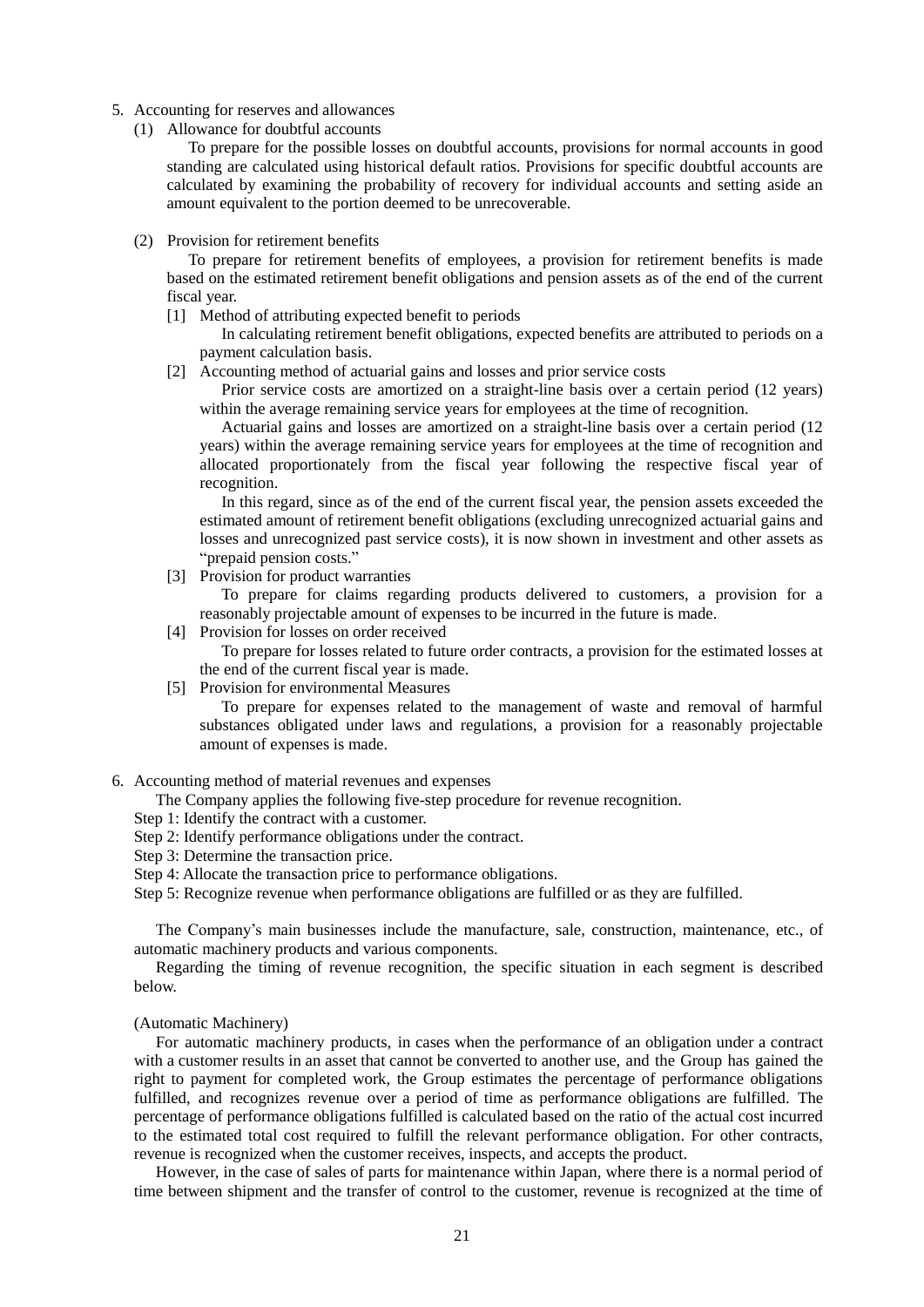#### shipment.

Export sales are mainly based on the terms of international trade defined in the Incoterms, etc., and revenue is recognized when control and risk have been transferred to the customer.

Considerations for the fulfillment of performance obligations are generally received within one year after the performance obligation is fulfilled, according to the payment terms, and do not contain any material financial elements.

#### (Components)

The Group deems performance obligations fulfilled at the time when the customer gains control of the relevant products through delivery. Revenue is therefore recognized at the time of delivery. However, in the case of sales transactions within Japan where there is a normal period of time between shipment and the transfer of control to the customer, revenue is recognized at the time of shipment.

Export sales are mainly based on the terms of international trade defined in the Incoterms, etc., and revenue is recognized when control and risk have been transferred to the customer.

Net sales are measured as the consideration promised in the contract with the customer, after deducting incentives and discounts associated with the sales. Revenue is estimated based on past trends and other known factors at the time of sale, and recognized to the extent that a material reversal is highly unlikely.

In the case of paid receipt transactions that correspond to repurchase agreements, only a net amount equivalent to processing costs is recognized as revenue.

Considerations for the fulfillment of performance obligations are generally received within one year after the performance obligation is fulfilled, according to the payment terms, and do not contain any material financial elements.

7. Foreign currency translation of assets and liabilities

Monetary assets and liabilities denominated in foreign currencies are translated at the current exchange rates in effect at each fiscal year-end date and the resulting foreign exchange gains or losses are recognized as income or expenses.

8. Other material items which form the basis for preparing the non-consolidated financial statements Accounting treatment of retirement benefits

The accounting treatment for unrecognized actuarial gains and losses in retirement benefits and unrecognized past service costs is different from the accounting treatment for those used in the consolidated financial statements.

#### **(Notes regarding changes in accounting policies)**

Accounting Standard for Revenue Recognition

The Company has applied the "Accounting Standard for Revenue Recognition" (ASBJ Statement No. 29, March 31, 2020; hereinafter "Revenue Recognition Accounting Standard") and other standards from the beginning of the current fiscal year. The Company recognizes revenue in the amount expected to be received in exchange for promised goods and services at the point when control of the goods and services is transferred to the customer. In the past, the percentage-of-completion method was applied to construction contracts in which certainty of outcome is recognized through progress, and the completed-contract method was applied to other construction contracts. As a result of the application of the Revenue Recognition Accounting Standard, in cases when the performance of an obligation under a contract with a customer results in an asset that cannot be converted to another use, the Company has changed to a method of recognizing revenue over a period of time as performance obligations are fulfilled. Also, a portion of sales incentives, etc., previously included in selling expenses and sales discounts, previously included in non-operating expenses, are now deducted from net sales. Moreover, in the case of paid receipt transactions that correspond to repurchase agreements, only a net amount equivalent to processing costs is now recognized as revenue.

In accordance with the transitional treatment prescribed in the provisional clause of paragraph 84 of the Accounting Standard for Revenue Recognition for the adoption of the standard, the cumulative effect of applying the new accounting policy retrospectively prior to the beginning of the current fiscal year is added to or subtracted from retained earnings brought forward at the beginning of the current fiscal year, and the new accounting policy is applied starting with the said balance at the beginning of the current fiscal year. However, the Company applied the method prescribed in paragraph 86 of the Revenue Recognition Accounting Standard and did not apply the new accounting policy retrospectively to contracts for which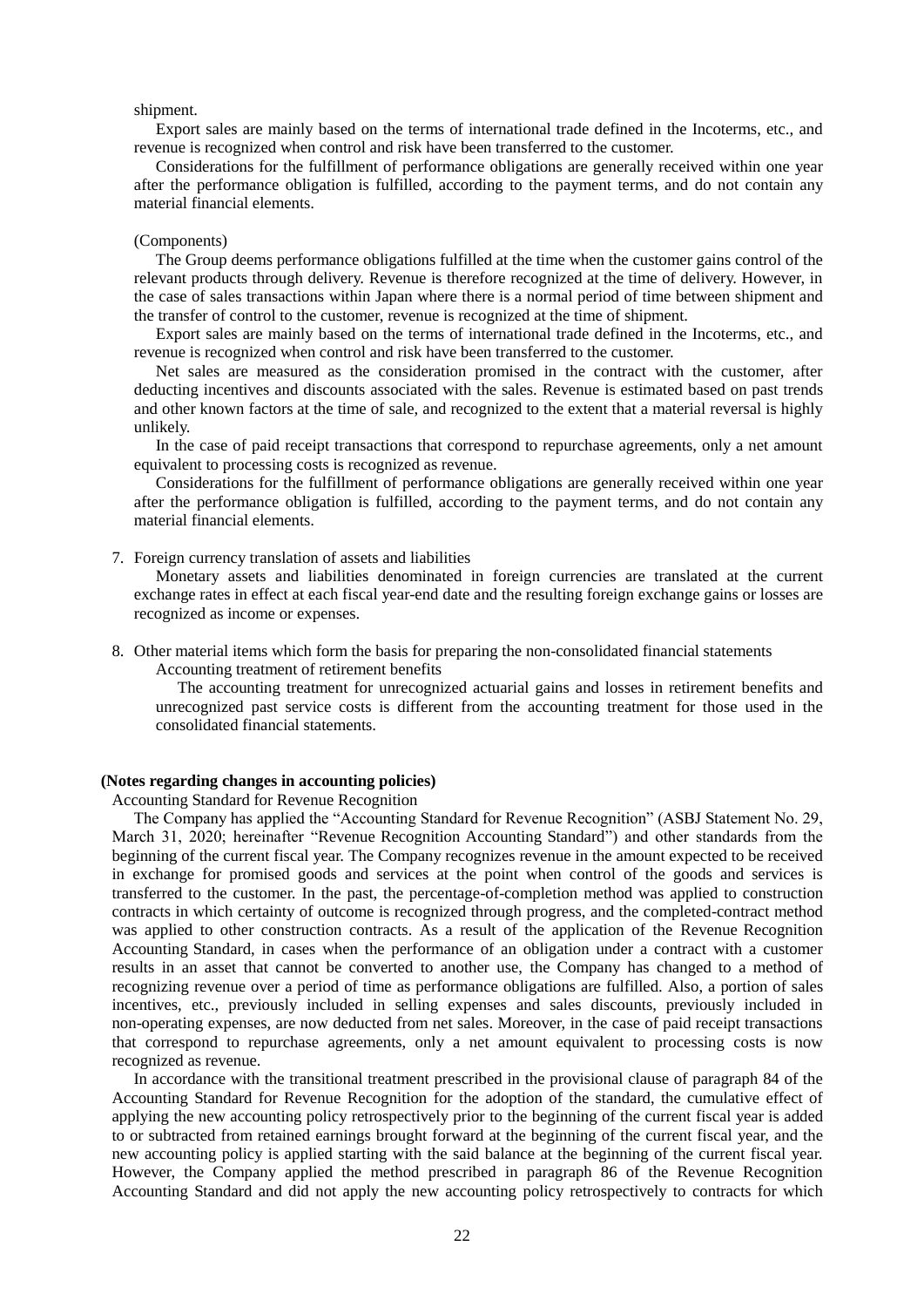almost all revenue amounts were recognized in accordance with the previous treatment prior to the beginning of the current fiscal year. The Company also applied the method prescribed in provisional clause (1) of paragraph 86 of the Revenue Recognition Accounting Standard and contractual changes made prior to the beginning of the current fiscal year were accounted for based on the contract terms after reflection of all contractual changes, and the cumulative effect of such changes was added to or deducted from retained earnings brought forward at the beginning of the current fiscal year.

As a result of this change, in the current fiscal year, net sales decreased by 242 million yen, cost of sales decreased by 7 million yen, selling, general and administrative expenses decreased by 147 million yen, operating profit decreased by 87 million yen, and ordinary profit and profit before income taxes each increased by 60 million yen. The balance of retained earnings brought forward at the beginning of the fiscal year also decreased by 10 million yen.

Also, "notes receivable - trade" and "accounts receivable - trade" presented in "current assets" in the non-consolidated balance sheets for the previous fiscal year are classified into "notes receivable - trade," "accounts receivable - trade," and "contract assets" from the current fiscal year.

#### Accounting Standard for Fair Value Measurement

The Company has applied the "Accounting Standard for Fair Value Measurement" (ASBJ Statement No. 30, July 4, 2019, hereinafter referred to as the "Fair Value Measurement Accounting Standard"), etc. from the beginning of the fiscal year under review. In accordance with the transitional treatment prescribed in paragraph 19 of the "Fair Value Measurement Accounting Standard" and paragraph 44-2 of the "Accounting Standard for Financial Instruments" (ASBJ Statement No. 10, July 4, 2019), the Company decided to apply the new accounting policy prescribed in the Fair Value Measurement Accounting Standard, etc. prospectively. There is no impact on the non-consolidated financial statements.

#### **(Notes regarding accounting estimates)**

Valuation of inventories in the Company's Components segment

(1) Amount recorded on non-consolidated financial statements for the fiscal year under review

|                                   |                                                                                                                                        |                                                                          | (Million yen)                                                                                                  |
|-----------------------------------|----------------------------------------------------------------------------------------------------------------------------------------|--------------------------------------------------------------------------|----------------------------------------------------------------------------------------------------------------|
| Account                           | Amount recorded on<br>consolidated financial<br>statements for the<br>consolidated fiscal year<br>under review<br>(before write-downs) | Amount of write-downs<br>in the consolidated fiscal<br>year under review | Amount recorded on<br>consolidated financial<br>statements for the<br>consolidated fiscal year<br>under review |
| Merchandise and<br>finished goods | 5,427                                                                                                                                  | (351)                                                                    | 5,076                                                                                                          |
| Work in process                   | 663                                                                                                                                    | $\overline{\phantom{0}}$                                                 | 663                                                                                                            |
| Raw materials and<br>supplies     | 22,806                                                                                                                                 | (1,291)                                                                  | 21,515                                                                                                         |
| Total                             | 28,898                                                                                                                                 | (1,643)                                                                  | 27.254                                                                                                         |

(Note) The impact on operating profit in the current fiscal year is (271) million yen (after offset of the reversal amount).

(2) Information concerning the content of significant accounting estimates for identified issues As presented in (Notes regarding accounting estimates) in the Notes to Consolidated Financial Statements.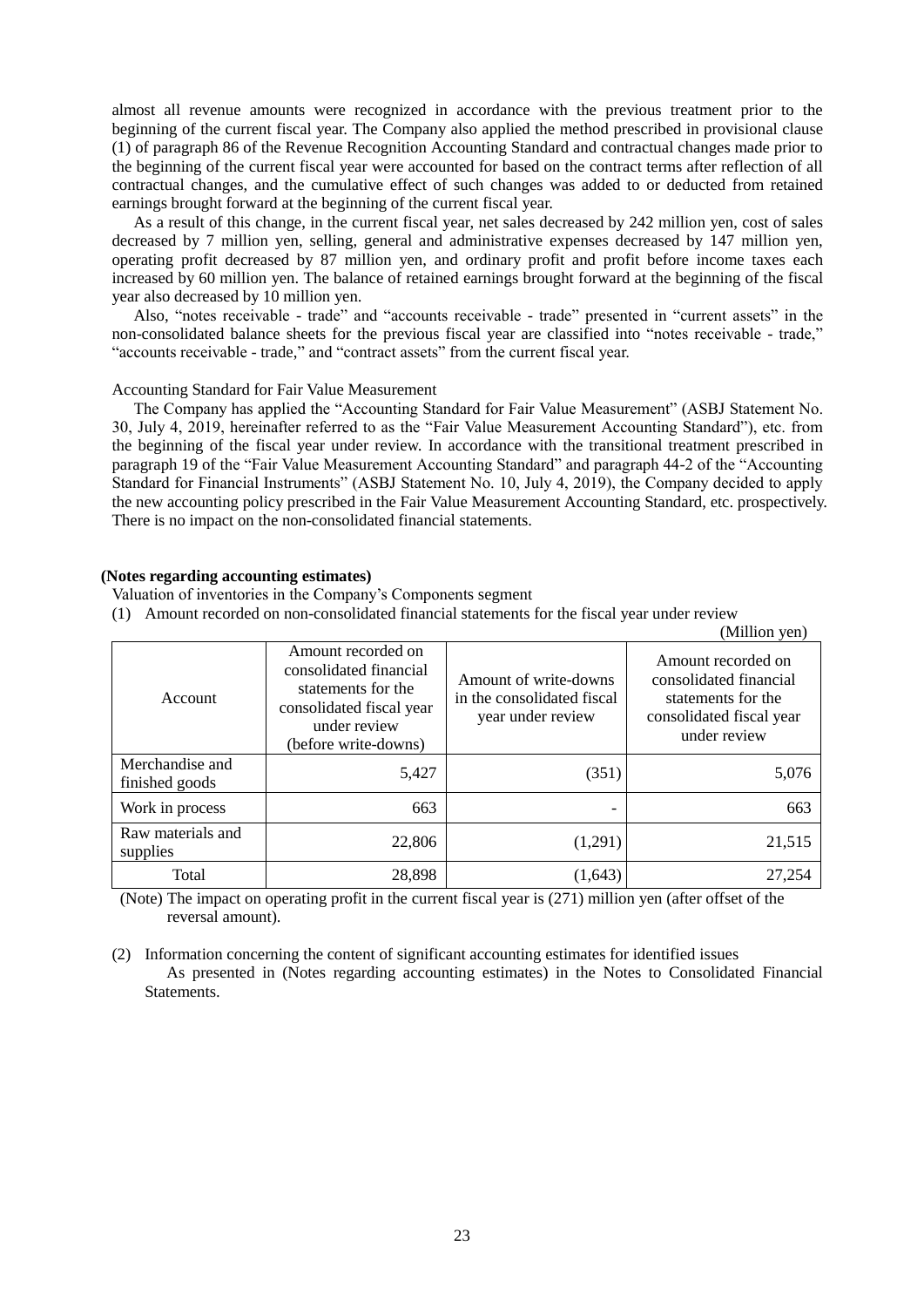## **(Notes regarding Non-consolidated Balance Sheets)**

- 1. Short-term monetary claims to affiliates 8,075 million yen
- 2. Short-term monetary obligations affiliates 14,069 million yen

3. Accumulated depreciation on property, plant and equipment 56,333 million yen

4. Contingent liabilities

The Company guarantees debts or makes commitments of guarantee against borrowing obligations of other companies from financial institutions.

| CKD (China) Corporation   | 2,627 million yen |
|---------------------------|-------------------|
| CKD THAI CORPORATION LTD. | 1,531 million yen |
| M-CKD PRECISION SDN. BHD. | 160 million yen   |
| Total                     | 4,319 million yen |
|                           |                   |

5. Allowances directly deducted from assets

Inventories that are likely to incur losses are shown by offsetting the correspondent provision for loss on order received of 85 million yen (including provision for loss on order received regarding merchandise and finished goods of 60 million, and those regarding work in process of 25 million yen.)

#### **(Notes regarding Non-consolidated Statements of Income)**

| Amount of transactions with associates                   |                    |
|----------------------------------------------------------|--------------------|
| Net sales                                                | 22,098 million yen |
| Purchase of goods                                        | 8,982 million yen  |
| Other cost of sales                                      | 237 million yen    |
| Selling, general and administrative expenses             | 140 million yen    |
| Amount of transactions other than operating transactions | 965 million yen    |
|                                                          |                    |

#### **(Notes regarding Non-consolidated Statements of Changes in Net Assets)** Class and number of treasury shares as of the end of the current fiscal year

| Class and humber of treasury shares as of the chu of the current fiscar year |                         |                        |                                                                             |                           |  |  |  |
|------------------------------------------------------------------------------|-------------------------|------------------------|-----------------------------------------------------------------------------|---------------------------|--|--|--|
|                                                                              | The number of shares as |                        | Increase in the number of Decrease in the number of The number of shares as |                           |  |  |  |
|                                                                              | of the beginning of the | shares for the current | shares for the current                                                      | of the end of the current |  |  |  |
|                                                                              | current fiscal year     | fiscal year (thousand  | fiscal year (thousand                                                       | fiscal year (thousand     |  |  |  |
|                                                                              | (thousand shares)       | shares)                | shares)                                                                     | shares)                   |  |  |  |
| Common shares<br>(Notes) $1, 2$                                              | 1.274                   |                        | 40                                                                          | 1,234                     |  |  |  |
| Total                                                                        | 1.274                   |                        | 40                                                                          | 1,234                     |  |  |  |

(Notes) 1. The increase of 0 thousand shares in the number of treasury shares of common shares is due to increases associated with the purchase of amounts of shares less than one trading unit of 0 thousand shares.

2. The decrease of 40 thousand shares in the number of treasury shares of common shares is due to restricted stock compensation of 40 thousand shares.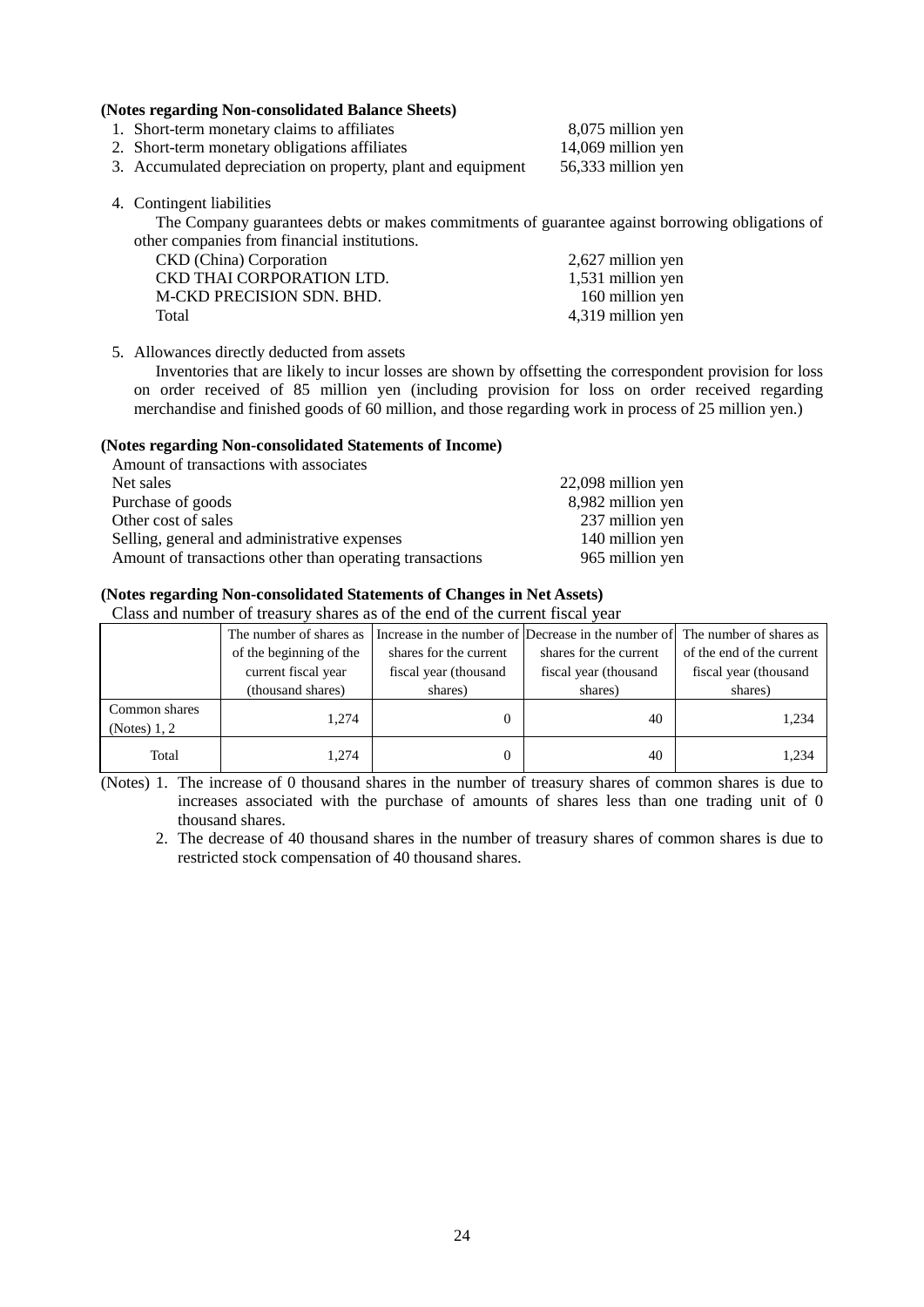### **(Notes regarding tax effect accounting)**

Breakdown of main causes for deferred tax assets and deferred tax liabilities

| Deferred tax assets                                              |                       |
|------------------------------------------------------------------|-----------------------|
| Accounts payable - bonuses                                       | 936 million yen       |
| Inventories                                                      | 602 million yen       |
| Amount of contribution of securities to retirement benefit trust | 482 million yen       |
| Accrued enterprise tax                                           | 213 million yen       |
| Software                                                         | 155 million yen       |
| Accrued social insurance contributions                           | 134 million yen       |
| Provision for product warranties                                 | 108 million yen       |
| Other                                                            | 837 million yen       |
| Subtotal deferred tax assets                                     | 3,469 million yen     |
| Valuation allowance                                              | $(857)$ million yen   |
| Total deferred tax assets                                        | 2,611 million yen     |
| Deferred tax liabilities                                         |                       |
| Valuation difference on available-for-sale securities            | $(1,429)$ million yen |
| Prepaid pension costs                                            | $(510)$ million yen   |
| Gain on contribution of securities to retirement benefit trust   | $(219)$ million yen   |
| Other                                                            | $(24)$ million yen    |
| Total deferred tax liabilities                                   | $(2,183)$ million yen |
| Deferred tax assets, net                                         | 428 million yen       |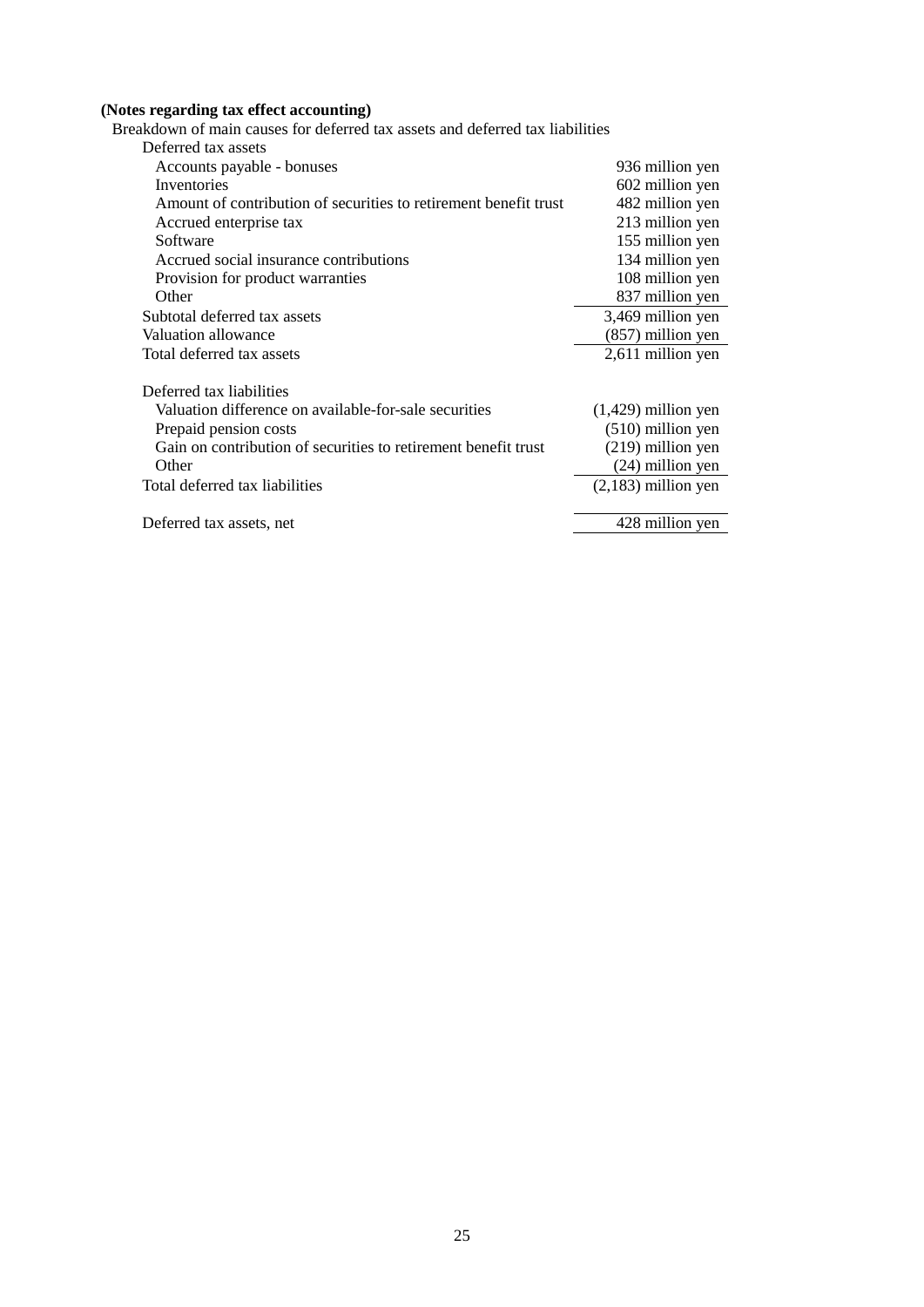## **(Notes regarding transactions with related parties)**

Subsidiaries and associates, etc.

|            |                                               |                                                   |                                                                         |                                                   |                       |                                                                                      | $(1$ vininun yun  |
|------------|-----------------------------------------------|---------------------------------------------------|-------------------------------------------------------------------------|---------------------------------------------------|-----------------------|--------------------------------------------------------------------------------------|-------------------|
| Category   | Name of<br>company                            | Voting rights,<br>etc. ownership<br>(owned) ratio | Relationship with<br>related party                                      | Transaction<br>content                            | Transaction<br>amount | Account item                                                                         | Ending<br>balance |
| Subsidiary | <b>CKD</b> Global<br>Service<br>Corporation   | Direct 100%                                       | <b>Business</b><br>outsourcing/<br>Concurrent officers                  | Factoring<br>services<br>(Note) 1                 | 45,706                | Trade accounts payable                                                               | 13,116            |
| Subsidiary | <b>CKD NIKKI</b><br>DENSO CO.,<br>LTD.        | Direct 100%                                       | Financial<br>assistance/<br>Concurrent officers                         | Loan of funds<br>(Note) 2                         | 2,050                 | Long-term loans receivable<br>from subsidiaries and<br>associates                    | 300               |
|            |                                               |                                                   |                                                                         | Collection of<br>funds (Note) 2                   | 1,840                 | Current portion of long-term<br>loans receivable from<br>subsidiaries and associates | 240               |
|            |                                               |                                                   |                                                                         | Receipt of<br>interest (Note) 2                   | 5                     | Short-term loans receivable<br>from subsidiaries and<br>associates                   | 2,050             |
|            |                                               |                                                   |                                                                         |                                                   |                       | Other current assets                                                                 | $\overline{0}$    |
| Subsidiary | <b>CKD THAI</b><br><b>CORPORATION</b><br>LTD. | Direct 100%                                       | Provision and<br>purchase of<br>automatic<br>machinery and<br>equipment | Debt guarantees<br>$(Note)$ 3<br>Receipt of       | 2,029                 | Other current assets                                                                 | $\overline{0}$    |
|            |                                               |                                                   | products/<br>Concurrent<br>officers                                     | guarantee<br>commission<br>(Note) 3               | 1                     |                                                                                      |                   |
| Subsidiary | CKD (China)<br>Corporation                    | Direct 100%                                       | Provision and<br>purchase of<br>automatic<br>machinery and              | Debt guarantees<br>$(Note)$ 3                     | 3,626                 |                                                                                      |                   |
|            |                                               |                                                   | equipment<br>products/<br>Concurrent<br>officers                        | Receipt of<br>guarantee<br>commission<br>(Note) 3 | $\overline{2}$        | Other current assets                                                                 | $\mathbf{0}$      |
| Subsidiary | <b>CKD</b><br>(Shanghai)<br>Corporation       | Direct 100%                                       | Sale of equipment<br>products/<br>Concurrent<br>officers                | Sale of<br>equipment<br>products<br>(Note) 4      | 6,005                 | Accounts receivable - trade                                                          | 1,995             |

 $(M<sup>2</sup>$ llion yon)

Transaction terms and policy for determining transaction terms

- (Notes) 1. With regard to trade accounts payable, the Company, its suppliers, and CKD Global Service Corporation have executed a basic agreement, and are settling by factoring.
	- 2. Loan of funds to CKD NIKKI DENSO CO., LTD. is determined after taking market rates into account.
	- 3. The debt guarantees provided to CKD THAI CORPORATION LTD. and CKD (China) Corporation guarantee the loans taken out by each company with financial institutions. The Company receives guarantee commission calculated based on the amount guaranteed.
	- 4. The transaction prices and other transaction terms with CKD (Shanghai) Corporation are determined by price negotiations based on the Company's submission of preferred prices after taking actual market conditions into account.